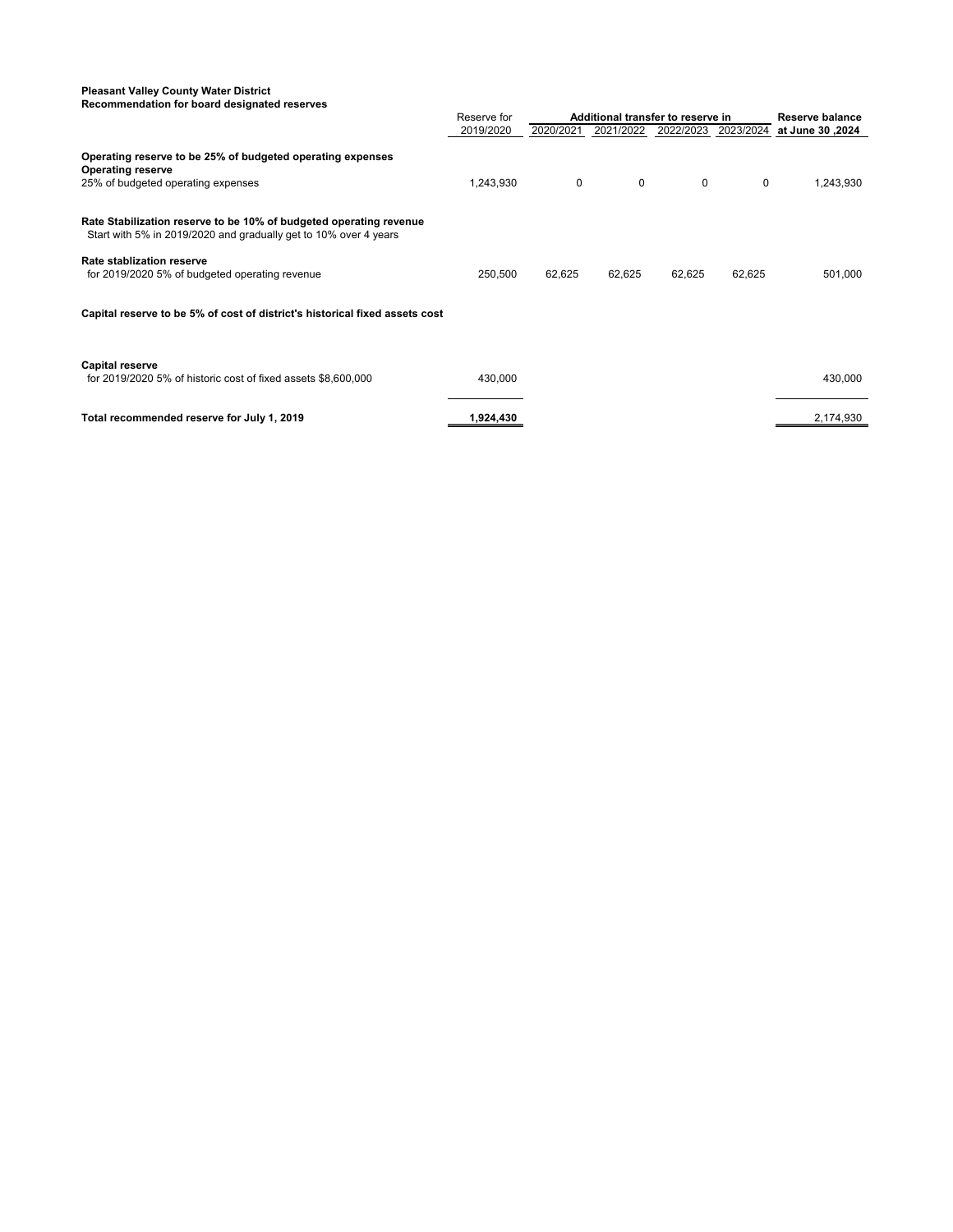|                       | Α              | В                                                        | С              | D                        | Ε                | F                 | G             | н                |
|-----------------------|----------------|----------------------------------------------------------|----------------|--------------------------|------------------|-------------------|---------------|------------------|
| $\mathbf{1}$          |                | PLEASANT VALLEY COUNTY WATER DISTRICT                    |                |                          |                  |                   |               |                  |
| $\overline{2}$        |                | Adopted Budget Fiscal Year Ending June 30, 2020          |                |                          |                  |                   |               |                  |
| 3                     |                |                                                          |                |                          |                  |                   | $%$ of        | 19/20            |
| 4                     | Line           |                                                          | G/L            | 6/30/2018                | 18/19            | <b>YTD Actual</b> | <b>Budget</b> | Adopted          |
| 5                     | Item           |                                                          | <b>Account</b> | <b>Audited</b>           | <b>Budget</b>    | 03/31/19          |               | Budget           |
| 6                     |                | <b>OPERATING REVENUES</b>                                |                |                          |                  |                   |               |                  |
| $\overline{7}$        |                |                                                          |                |                          |                  |                   |               |                  |
| 8                     | 1              | Water revenue                                            | 3000.1         | 4,437,673                | 5,010,000        | 2,359,464         | 47%           | 5,010,000        |
| 9                     |                | <b>TOTAL OPERATING REVENUE</b>                           |                | 4,437,673                | 5,010,000        | 2,359,464         |               | 5,010,000        |
| 10                    |                |                                                          |                |                          |                  |                   |               |                  |
| 11                    |                | <b>OPERATING EXPENSES</b>                                |                |                          |                  |                   |               |                  |
| $\overline{12}$       |                | <b>Cost of Water</b>                                     |                |                          |                  |                   |               |                  |
| 13                    | 2              | <b>Water Purchases</b>                                   | 4010           | 2,476,858                | 2,778,980        | 1,958,946         | 70%           | 2,980,340        |
| 14                    | 3              | Water pumping cost                                       | 4020           | 606.493                  | 760,000          | 390,665           | 51%           | 760.000          |
| 15                    | 4              | Water transportation/distribution                        | 4030           | 36,526                   | 45,500           | 20,585            | 45%           | 40,000           |
| 16<br>$\overline{17}$ | 5<br>6         | Repair and maintenance<br>Other distribution costs       | 4040<br>4050   | 20,098                   | 69,000           | 25,026            | 36%<br>45%    | 70,000<br>59,000 |
| 18                    |                | <b>Total Cost of Water</b>                               |                | 31,311                   | 50,100           | 22,711            |               |                  |
| 19                    |                |                                                          |                | 3,171,286                | 3,703,580        | 2,417,933         |               | 3,909,340        |
| $\overline{20}$       |                | <b>Salaries &amp; Benefits</b>                           |                |                          |                  |                   |               |                  |
| $\overline{21}$       | $\overline{7}$ | Salaries                                                 | 5010           | 408,287                  | 344,000          | 279,233           | 81%           | 374,000          |
| 22                    | 8              | Payroll taxes                                            | 5020           | 32,064                   | 34,400           | 20,786            | 60%           | 37,400           |
| 23                    | 9              | Worker's compensation                                    | 5030           | 9,361                    | 8,220            | 6,174             | 75%           | 9,580            |
| 24                    | 10             | <b>Medical Insurance</b>                                 | 5040           | 35,951                   | 35.500           | 31,558            | 89%           | 56,000           |
| 25                    | 11             | <b>Retirement Contributions</b>                          | 5050           | 60,261                   | 31.240           | 34.075            | 109%          | 46,000           |
| 26                    | 12             | Education and training                                   | 5060           | 2,465                    | 3,000            | $\mathbf 0$       |               | 3,000            |
| $\overline{27}$       |                | <b>Total Salaries &amp; Benefits</b>                     |                | 548,389                  | 456,360          | 371,826           |               | 525,980          |
| 28                    |                |                                                          |                |                          |                  |                   |               |                  |
| 29                    |                | <b>Administrative Expenses</b>                           |                |                          |                  |                   |               |                  |
| 30<br>31              | 13<br>14       | <b>Bank charges</b><br>Contract labor                    | 6010<br>6020   | $\overline{\phantom{a}}$ | 0<br>$\Omega$    | 0<br>$\mathbf 0$  |               | 1,200<br>6,000   |
| 32                    | 15             | Dues and subscription                                    | 6040           | 3,059                    | 4,000            | 2,440             | 61%           | 4,000            |
| 33                    | 16             | <b>Election Expenses</b>                                 | 6050           |                          | 2,000            | $\mathbf 0$       | 0%            | 2,000            |
| 34                    | 17             | Insurance                                                | 6060           | 11,719                   | 15,000           | 12,263            | 82%           | 15,000           |
| 35                    | 18             | Legal and professional                                   | 6070           | 274,214                  | 381,500          | 274,176           | 72%           | 443,500          |
| 36                    | 19             | Membership                                               | 6080           | 7,336                    | 14,000           | 13,587            | 97%           | 15,000           |
| $\overline{37}$       | 20             | Miscellaneous expenses                                   | 6090           |                          | 0                | 1,358             |               | 2,000            |
| $\overline{38}$       | 21             | Office expenses                                          | 6100           |                          | $\Omega$         | $\Omega$          |               | 1,200            |
| 39<br>40              | 22<br>23       | <b>Office Supplies</b><br>Postage                        | 6110<br>6120   | 7,906<br>882             | 9,000<br>1,500   | 8,671<br>1,005    | 96%<br>67%    | 12,000<br>1,500  |
| 41                    | 24             | Printina                                                 | 6130           | 152                      | 1,000            | 221               | 22%           | 1,000            |
| 42                    | 25             | Publication                                              | 6140           | 796                      | 3,500            | 75                | 2%            | 4,000            |
| 43                    | 26             | Rent and leasing                                         | 6150           | 1,000                    | 1,000            | 1,000             | 100%          | 2,000            |
| 44                    | 27             | Repair and maintenance                                   | 6160           | 15,137                   | 33,000           | 9,061             | 27%           | 15,000           |
| 45                    | 28             | Security                                                 | 6170           | 1,067                    | 1,200            | 3,041             | 253%          | 4,000            |
| 46                    | 29             | Telephone/Internet                                       | 6180           | 4,148                    | 5,000            | 5,811             | 116%          | 5,000            |
| 47<br>48              | 30             | Travel                                                   | 6190           | 116                      | 1,000            | 0                 | 0%            | 1,000            |
| 49                    | 31             | <b>Utilities</b><br><b>Total Administrative Expenses</b> | 6200           | 6,534<br>334.066         | 7,000<br>479,700 | 3,435<br>336,143  | 49%           | 5,000<br>540,400 |
| 50                    |                |                                                          |                |                          |                  |                   |               |                  |
| 51                    |                | <b>TOTAL OPERATING EXPENSES</b>                          |                | 4,053,741                | 4,639,640        | 3,125,902         |               | 4,975,720        |
| 52                    |                |                                                          |                |                          |                  |                   |               |                  |
| 53                    |                | <b>OTHER REVENUES</b>                                    |                |                          |                  |                   |               |                  |
| 54                    | 32             | Property tax revenue                                     | 9000           | 271,819                  | 189,500          | 155,836           | 82%           | 250,000          |
| 55                    | 33             | Late charges                                             | 3000.2         | 16,614                   | 8,000            | 11,501            | 144%          | 12,000           |
| 56                    | 34             | Interest income                                          | 9100           | 6,279                    | 6,000            | 10,022            | 167%          | 14,000           |
| 57                    | 35             | Other income                                             | 9200           | 285,252                  | 20,000           | 4,320             | 22%           | 10,000           |
| 58                    |                | TOTAL OTHER REVENUES                                     |                | 579,964                  | 223,500          | 181,679           |               | 286,000          |
| 59                    |                |                                                          |                |                          |                  |                   |               |                  |
| 60<br>61              |                | <b>OTHER EXPENSES</b>                                    |                |                          |                  |                   |               |                  |
| 62                    | 36<br>37       | (Gain)/Loss on disposal<br>Other expenses                | 9300<br>9400   | 404                      | 2,000            | 0<br>0            |               | 0<br>2,000       |
| 63                    |                | <b>TOTAL OTHER EXPENSES</b>                              |                | 404                      | 2,000            | $\mathbf 0$       |               | 2,000            |
| 64                    |                |                                                          |                |                          |                  |                   |               |                  |
| 65                    |                | <b>OPERATING INCOME (LOSS)</b>                           |                | 963,492                  | 591,860          | (584, 759)        |               | 318,280          |
| 66                    |                | <b>Capital Improvement/Acquisition</b>                   |                |                          |                  |                   |               |                  |
| 67                    | 38             | Capital acquisition                                      |                | 226,974                  | 55,000           | 0                 |               | 55,000           |
| 68                    |                | <b>NET CASH SURPLUSE(DEFECIT)</b>                        |                | 736,518                  | 536,860          | (584, 759)        |               | 263,280          |
| 69                    |                |                                                          |                |                          |                  |                   |               |                  |
| 70                    |                | <b>NON-CASH CHARGES</b>                                  |                |                          |                  |                   |               |                  |
| $\overline{71}$       | 39             | <b>Depreciation Expense</b>                              |                | 159,076                  | $\overline{0}$   |                   |               |                  |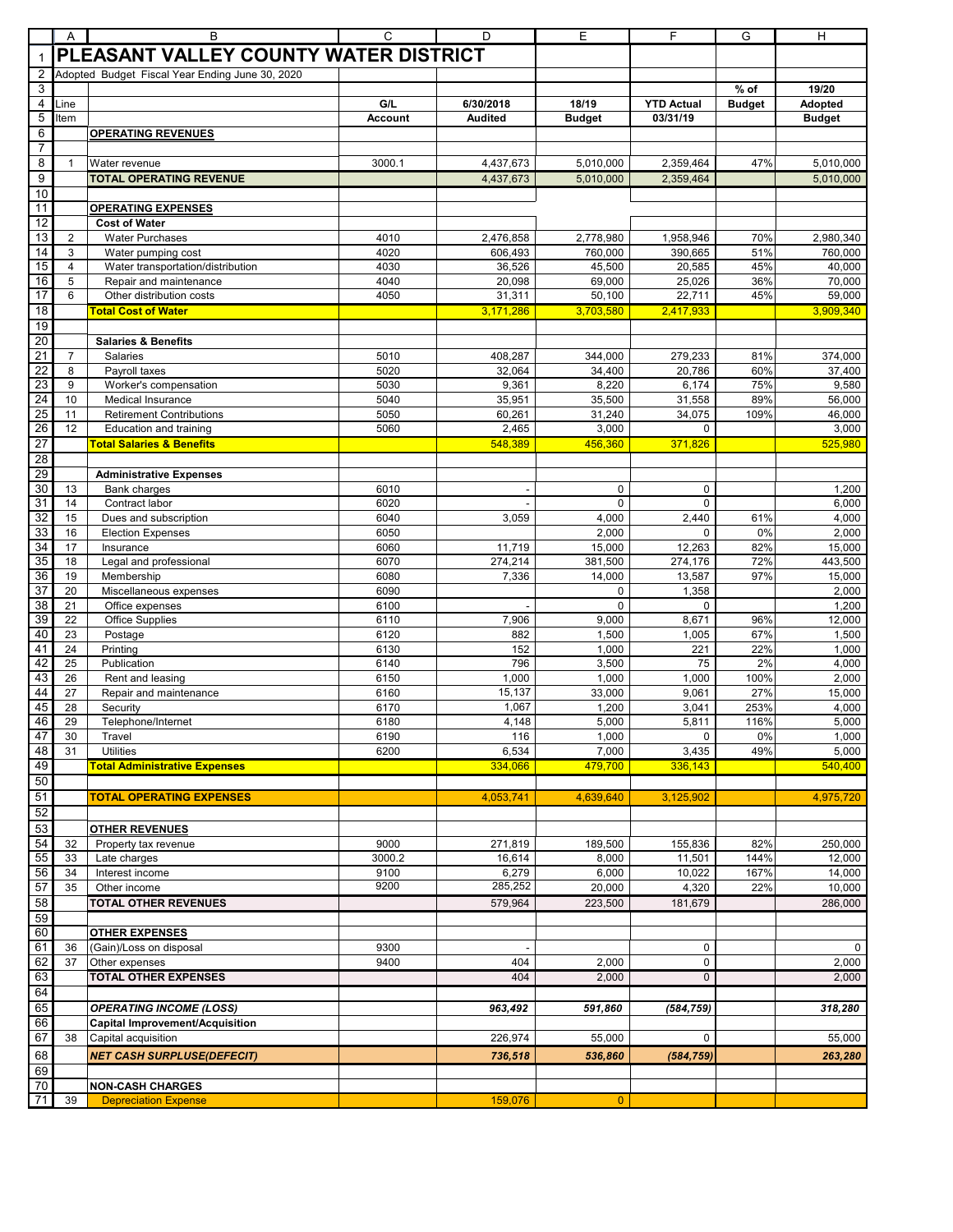| <b>Description:</b>          | <b>Operating Water Revenues</b> |  |  |
|------------------------------|---------------------------------|--|--|
| <b>Account Name:</b>         | <b>Water revenue</b>            |  |  |
| <b>Account Number:</b>       | 3000.1                          |  |  |
| <b>Budget Line Item:</b>     | 1                               |  |  |
| 18/19 Budget                 | 5,010,000                       |  |  |
| <b>Actual thru 3/31/2019</b> | 2,359,464                       |  |  |
| Projected thru 6/30/2019     | 3.145.952                       |  |  |
| <b>19/20 Adopted Budget</b>  | 5,010,000                       |  |  |
|                              |                                 |  |  |

COMMENTS:

| Budgeted water sale in acre feet | 16.700 |           |
|----------------------------------|--------|-----------|
| Rate per acre feet               | \$300  | 5,010,000 |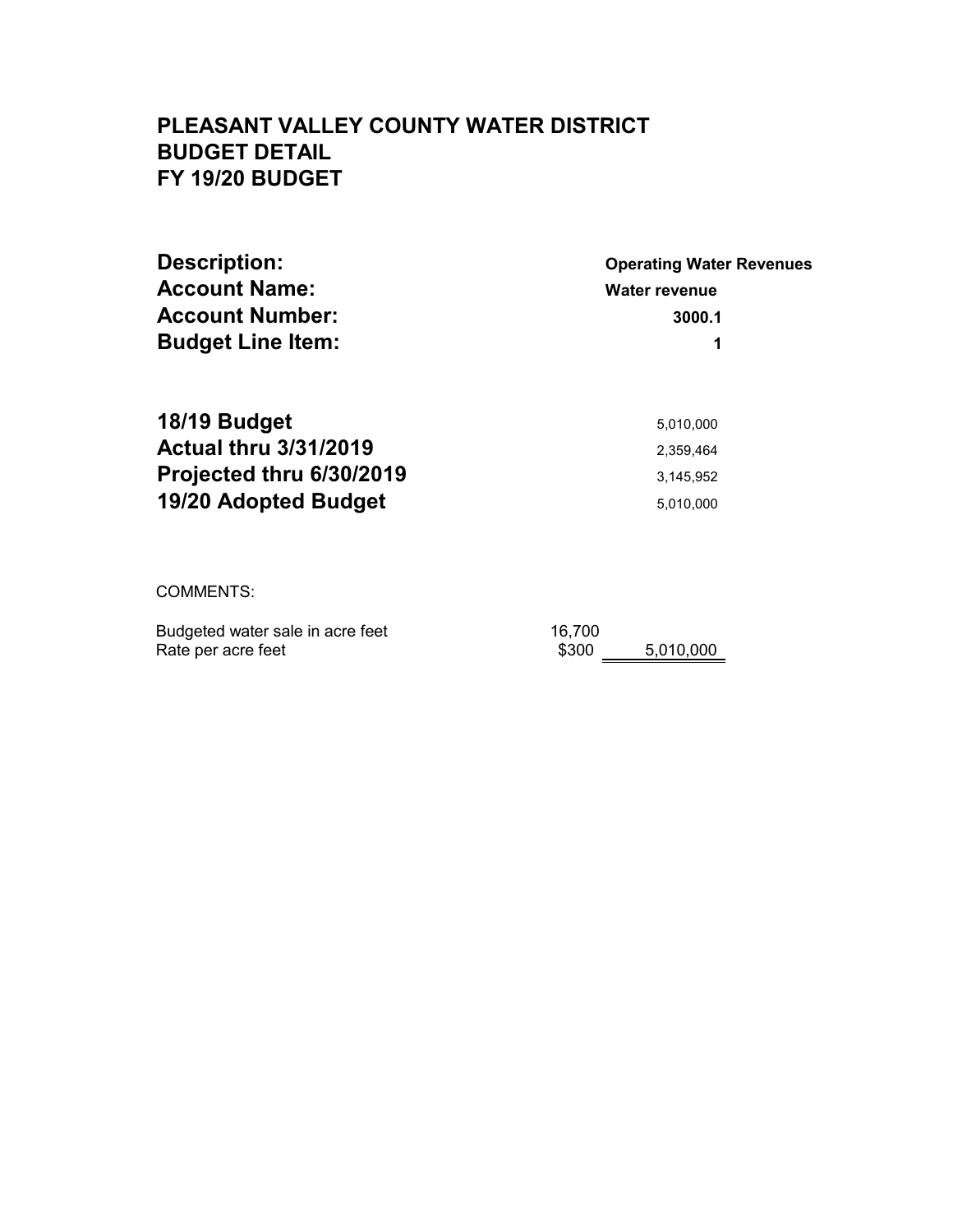| <b>Description:</b><br><b>Account Name:</b><br><b>Account Number:</b><br><b>Budget Line Item:</b> | <b>Cost of Water</b><br><b>Water Purchases</b><br>4010<br>15 |
|---------------------------------------------------------------------------------------------------|--------------------------------------------------------------|
| 18/19 Budget                                                                                      | 2,778,980                                                    |
| <b>Actual thru 3/31/2019</b>                                                                      | 1.958.946                                                    |
| Projected thru 6/30/2019                                                                          | 2.611.928                                                    |
| 19/20 Adopted Budget                                                                              | 2.980.340                                                    |

#### **COMMENTS:**

Water sources and costs are projected to be as follows

| <b>Source</b>                                                                     | <b>Acre Feet</b> | Rate                    | Total                                  | % of Supply | % of Expense |
|-----------------------------------------------------------------------------------|------------------|-------------------------|----------------------------------------|-------------|--------------|
| Regular Canejo Creek                                                              | 2500             | 180.00                  | 450.000.00                             | 14.97%      | 15.10%       |
| Camarosa Recycled                                                                 | 500              | 610.00                  | 305,000.00                             | 2.99%       | 10.23%       |
| Oxnard                                                                            | 1700             | 405.00                  | 688.500.00                             | 10.18%      | 23.10%       |
| <b>Ground Water</b><br>Groundwater Zone 1<br>Groundwater Zone 2<br>Fox Canyon GMA | 12000            | 54.79<br>33.93<br>12.50 | 657,480.00<br>407,160.00<br>150,000.00 | 71.86%      | 51.57%       |
| UWCD Minimum Fixed Cost per year<br>$$26,850 \times 12$                           |                  |                         | 322,200.00                             | 100.00%     | 100.00%      |
|                                                                                   |                  |                         |                                        |             |              |
| Total                                                                             | 16700            |                         | 2,980,340.00                           |             |              |

#### **Ground water breakdown**

| <b>UWCD</b>                                               | 88.72  |
|-----------------------------------------------------------|--------|
| <b>GMA</b>                                                | 12.50  |
| <b>Basic Cost</b>                                         | 101.22 |
| <b>Estimated Electrical Cost</b>                          | 60.00  |
|                                                           |        |
| Estimated cost                                            | 161.22 |
| Rounded                                                   | 161.00 |
|                                                           |        |
| United Water Conservation District charges are as follows |        |
| Groundwater Zone 1                                        | 54.79  |
| Groundwater Zone 2                                        | 33.93  |
|                                                           |        |
| Surface water                                             | 55.00  |
|                                                           |        |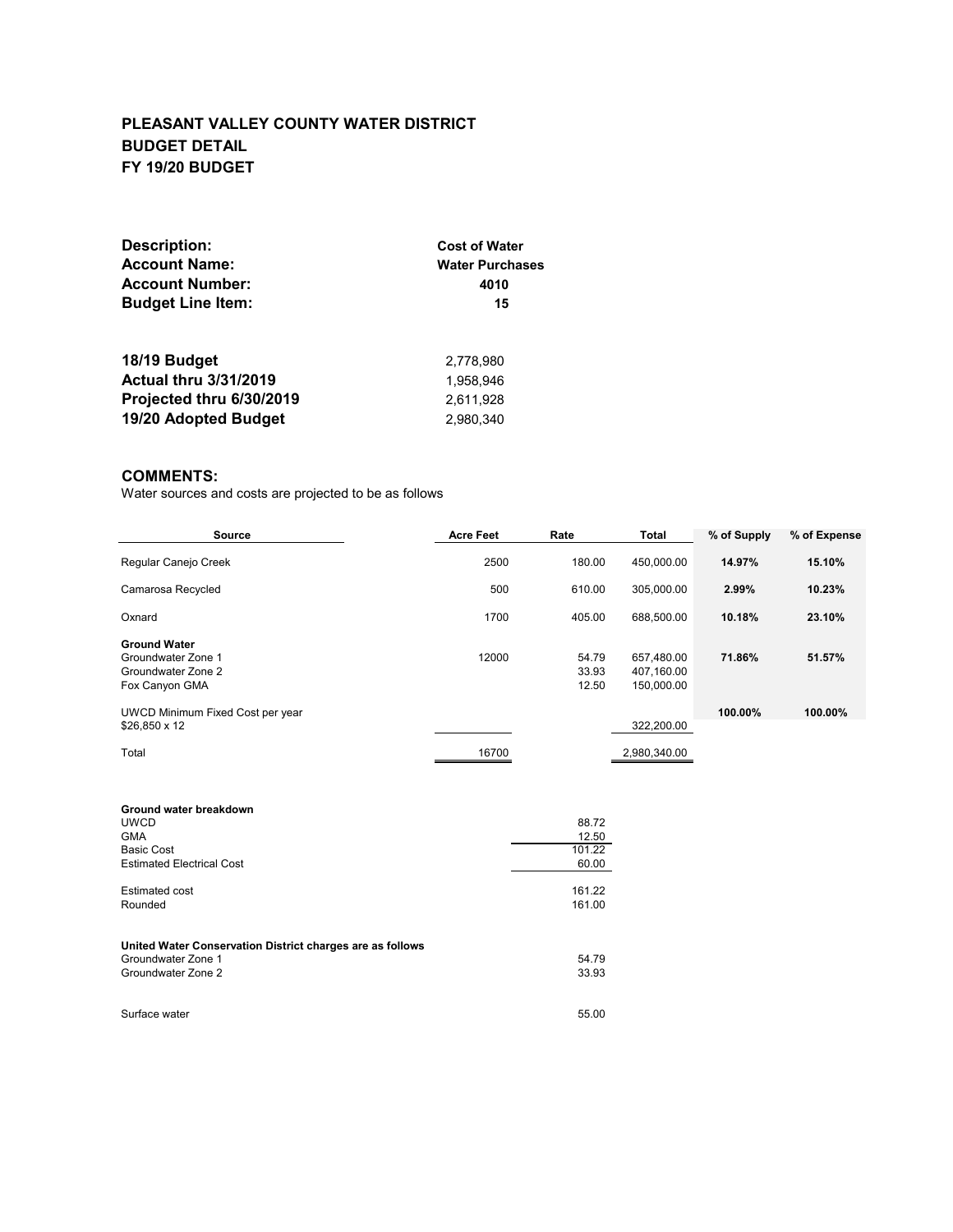| <b>Description:</b><br><b>Account Name:</b>                                                                    | <b>Cost of Water</b><br><b>Water pumping costs</b> |
|----------------------------------------------------------------------------------------------------------------|----------------------------------------------------|
| <b>Account Number:</b><br><b>Budget Line Item:</b>                                                             | 4020<br>3                                          |
| 18/19 Budget<br><b>Actual thru 3/31/2019</b><br>Projected thru 6/30/2019<br>19/20 Adopted Budget               | 760,000<br>390,665<br>520,887<br>760,000           |
| <b>COMMENTS:</b>                                                                                               |                                                    |
| The district has 11 well pumps:<br>Estimated electricity cost based on 12,000 acre feet at \$60 per acre feet. |                                                    |
| 12,000 x \$60                                                                                                  | 720,000                                            |
| The district also pays for electricity charges separately to Camrosa                                           | 40,000                                             |
|                                                                                                                | 760,000                                            |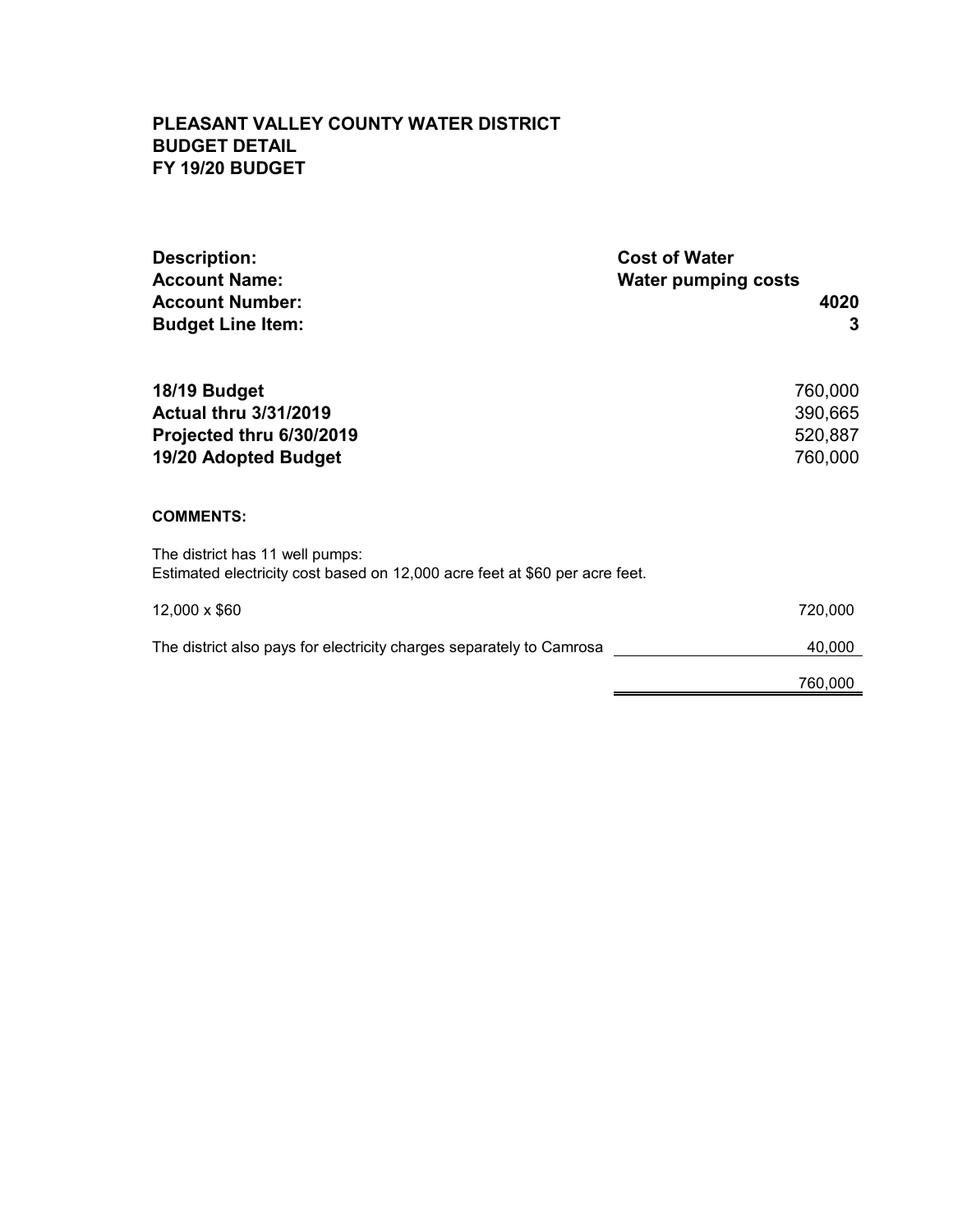| <b>Cost of Water</b><br><b>Water transportation/distribution</b><br>4030<br>4 |  |  |
|-------------------------------------------------------------------------------|--|--|
| 45,500<br>20,585<br>27,447<br>40,000                                          |  |  |
|                                                                               |  |  |

## **COMMENTS:**

| Lateral pump - Utilities | 40,000 |
|--------------------------|--------|
| Total                    | 40,000 |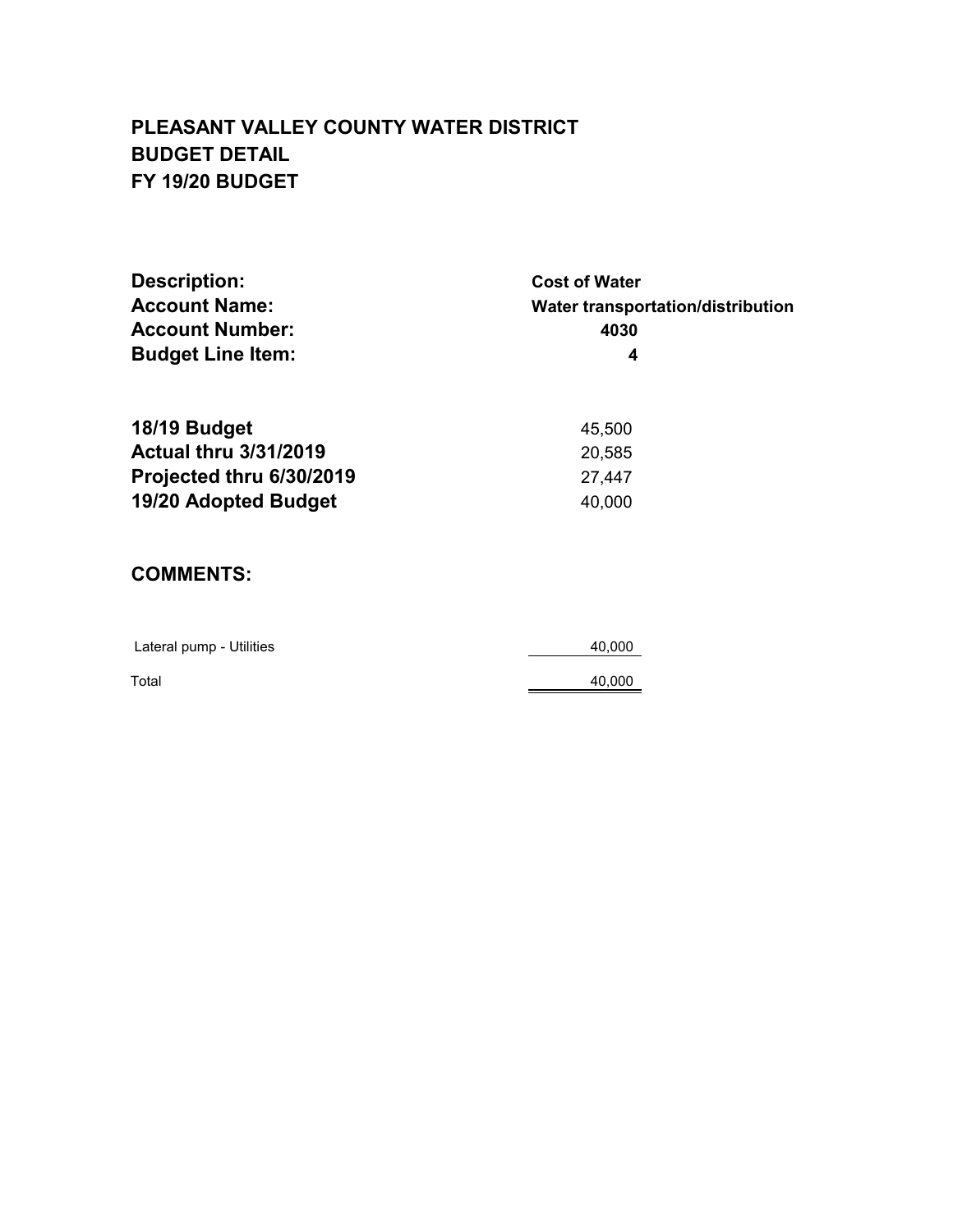| <b>Description:</b>      | <b>Cost of Water</b>          |
|--------------------------|-------------------------------|
| <b>Account Name:</b>     | <b>Repair and Maintenance</b> |
| <b>Account Number:</b>   | 4040                          |
| <b>Budget Line Item:</b> | 5                             |
|                          |                               |

| 18/19 Budget                 | 69,000 |
|------------------------------|--------|
| <b>Actual thru 3/31/2019</b> | 25,026 |
| Projected thru 6/30/2019     | 33.367 |
| 19/20 Adopted Budget         | 70.000 |

## **COMMENTS:**

The district has 11 wells and we are budgeting \$5,000 for routine maintenance of the well and another \$15,000 for other water distribution infrastructure

| Routine well maintenace                 | 11x\$5,000 | 55,000 |
|-----------------------------------------|------------|--------|
| Other water distribution infrastructure |            | 15,000 |
|                                         |            |        |
| <b>Budgeted expenses</b>                |            | 70,000 |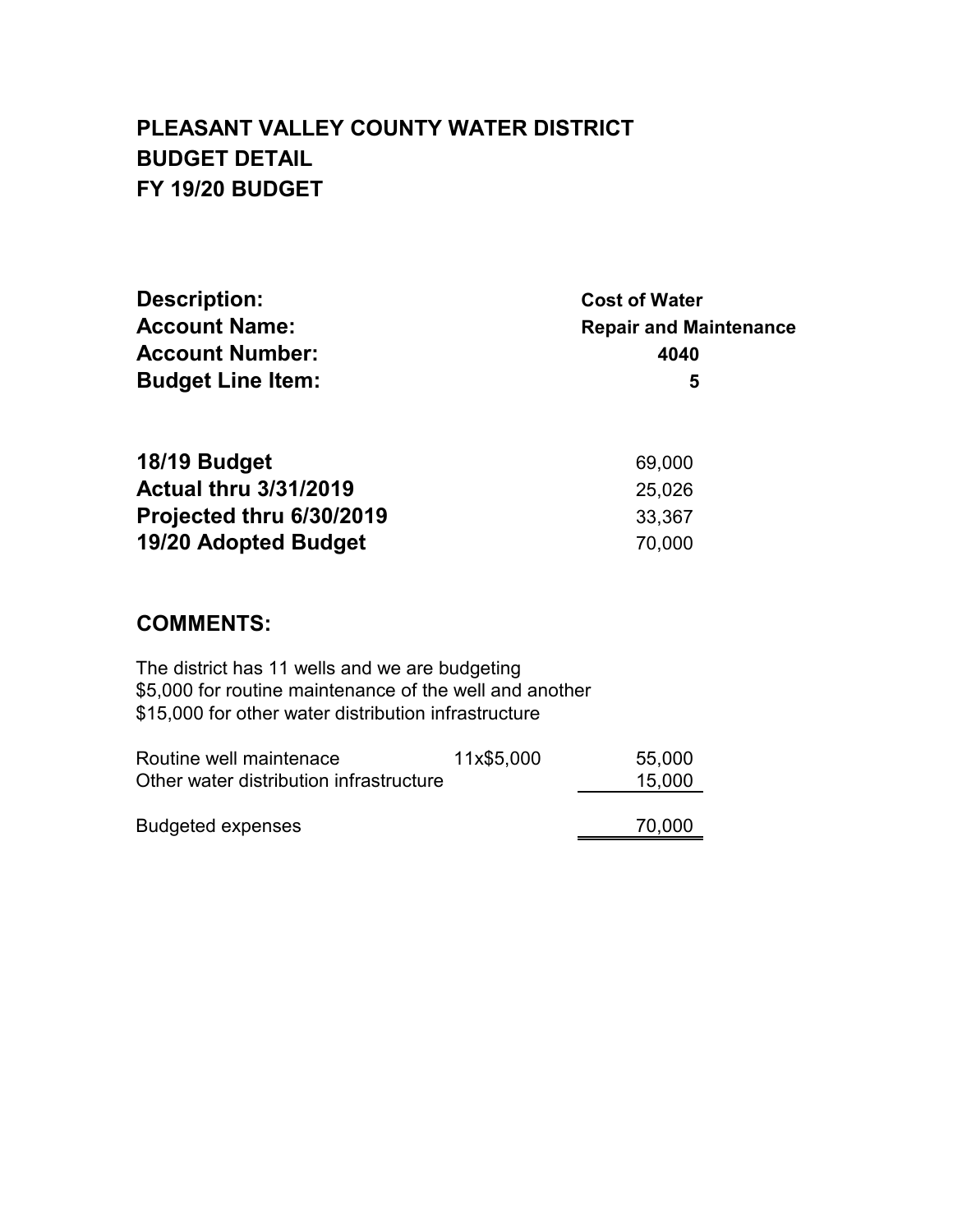| <b>Description:</b>                      | <b>Cost of Water</b>     |
|------------------------------------------|--------------------------|
| <b>Account Name:</b>                     | Other distribution costs |
| <b>Account Number:</b>                   | 4050                     |
| <b>Budget Line Item:</b>                 | 6                        |
| 18/19 Budget                             | 50,100                   |
| <b>Actual thru 3/31/2019</b>             | 22,711                   |
| Projected thru 6/30/2019                 | 30,281                   |
| 19/20 Adopted Budget                     | 59,000                   |
| <b>COMMENTS:</b>                         |                          |
| Various water distribution related costs |                          |
| Water testing and sample                 | 5,000                    |
| Small Tools and supplies                 | 6,000                    |
| Maintenance                              | 5,000                    |
| <b>Truck Expenses</b>                    | 20,000                   |
| SMP monitoring                           | 16,000                   |
| <b>SCADA</b> charges                     | 6,000                    |
| Recycle water O&M                        | 1,000                    |
| Total                                    | 59,000                   |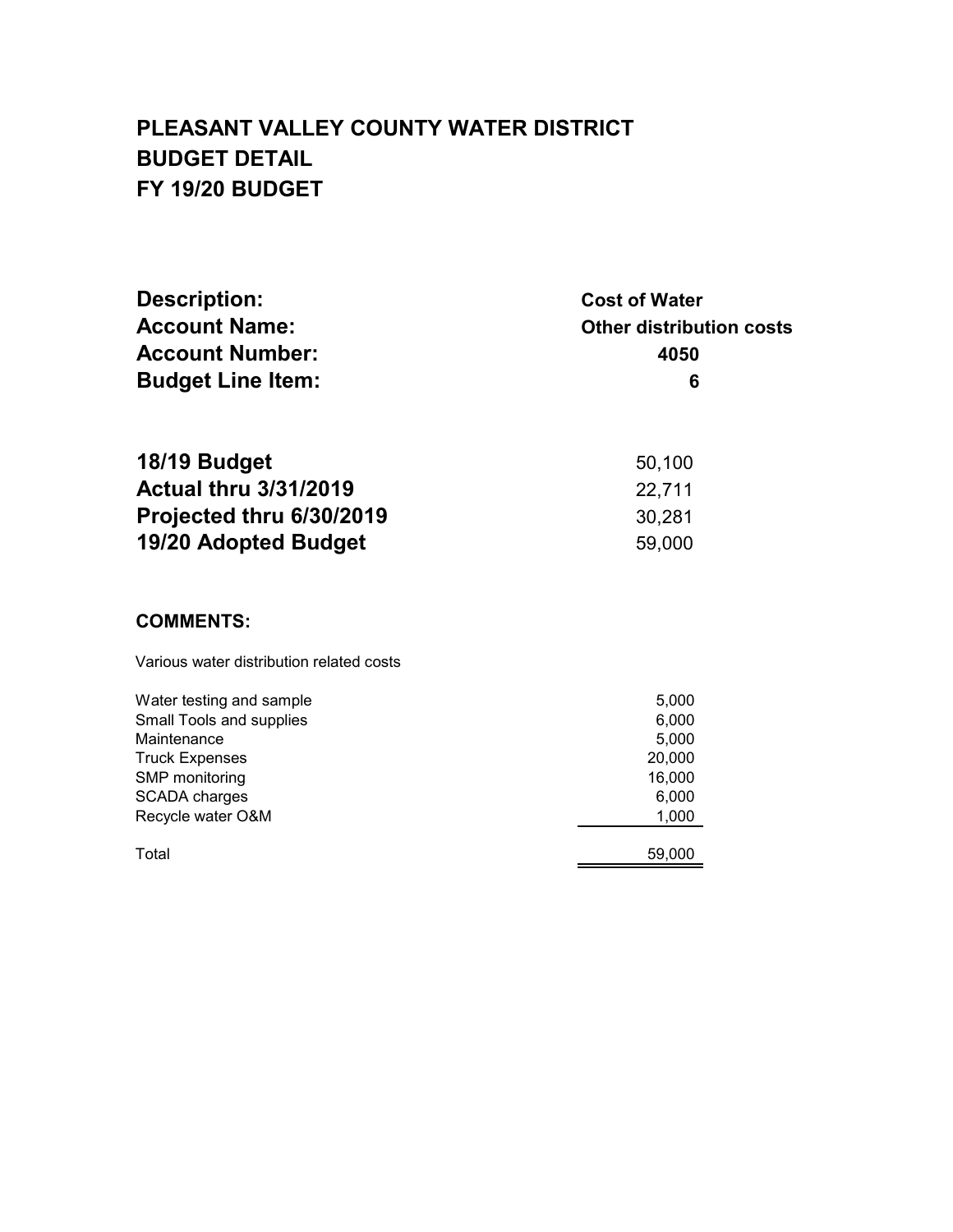| <b>Description:</b>      | <b>Salaries and Benefits</b> |
|--------------------------|------------------------------|
| <b>Account Name:</b>     | <b>Salaries</b>              |
| <b>Account Number:</b>   | 5010                         |
| <b>Budget Line Item:</b> |                              |
|                          |                              |
|                          |                              |

| 18/19 Budget                 | 344.000 |
|------------------------------|---------|
| <b>Actual thru 3/31/2019</b> | 279.233 |
| Projected thru 6/30/2019     | 372.310 |
| 19/20 Adopted Budget         | 374.000 |

#### **COMMENTS:**

| ------------                                                                                                                   |                                     |               |            |
|--------------------------------------------------------------------------------------------------------------------------------|-------------------------------------|---------------|------------|
| Field                                                                                                                          | <b>Before COLA</b><br><b>Raises</b> | <b>Raises</b> | 2019/2020  |
|                                                                                                                                |                                     |               |            |
| General Manager (JB)                                                                                                           |                                     |               |            |
| (Board approved 12-18-18 merit increase of 12.02%)                                                                             | 150,000.00                          | 3.50%         | 155,250.00 |
| Field (DV) 2080 regular and 156 OT hours per year, \$31.31/hr<br>Field (PO) 2080 regular and 156 OT hours per year, \$27.83/hr | 72,451.34                           | 3.50%         | 74,996.74  |
| Merit Increase of 10% to \$27.83/hr                                                                                            | 64,398.62                           | 3.50%         | 66,643.20  |
| <b>Total field</b>                                                                                                             |                                     |               | 296,889.94 |
| <b>Office</b>                                                                                                                  |                                     |               |            |
| Administrative (AS), 2080 regular hours $@$ \$ 36 per hour                                                                     | 74,880.00                           |               | 74,880.00  |
|                                                                                                                                |                                     |               |            |
| <b>Board</b>                                                                                                                   |                                     |               |            |
| 5 board members, 4 meetings a year, \$100 per meeting                                                                          |                                     |               | 2,000      |
| <b>Total Salaries</b>                                                                                                          |                                     |               | 373,769.94 |
| Rounded                                                                                                                        |                                     |               | 374,000.00 |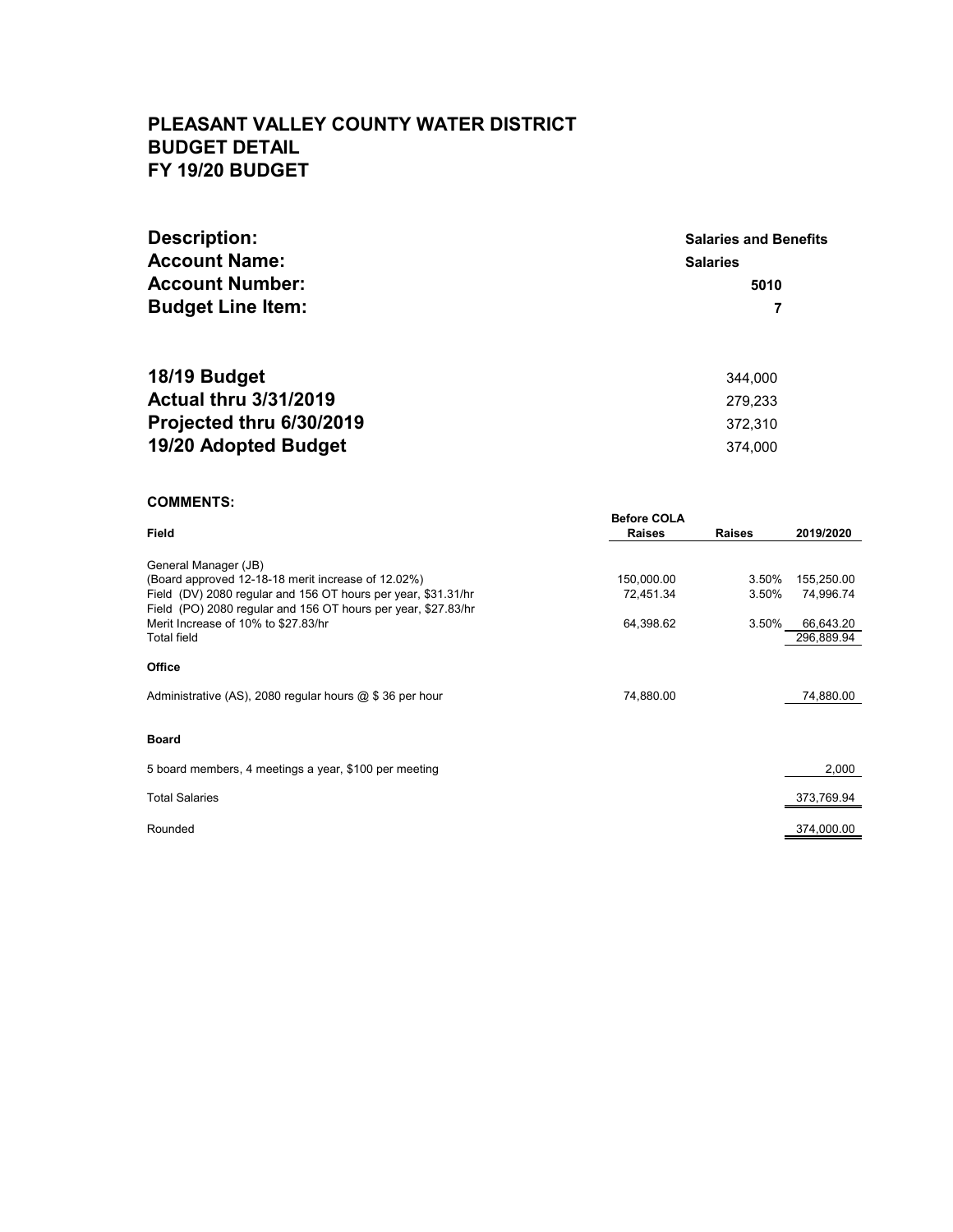| <b>Description:</b>                     | <b>Salaries and Benefits</b> |
|-----------------------------------------|------------------------------|
| <b>Account Name:</b>                    | <b>Payroll Taxes</b>         |
| <b>Account Number:</b>                  | 5020                         |
| <b>Budget Line Item:</b>                | 8                            |
| 18/19 Budget                            | 34,400                       |
| <b>Actual thru 3/31/2019</b>            | 20.786                       |
| Projected thru 6/30/2019                | 27,715                       |
| 19/20 Adopted Budget                    | 37.400                       |
| <b>Comment</b>                          |                              |
| Payroll taxes run about 10% of salaries |                              |

Budgeted salaries 374,000 10% thereof 37,400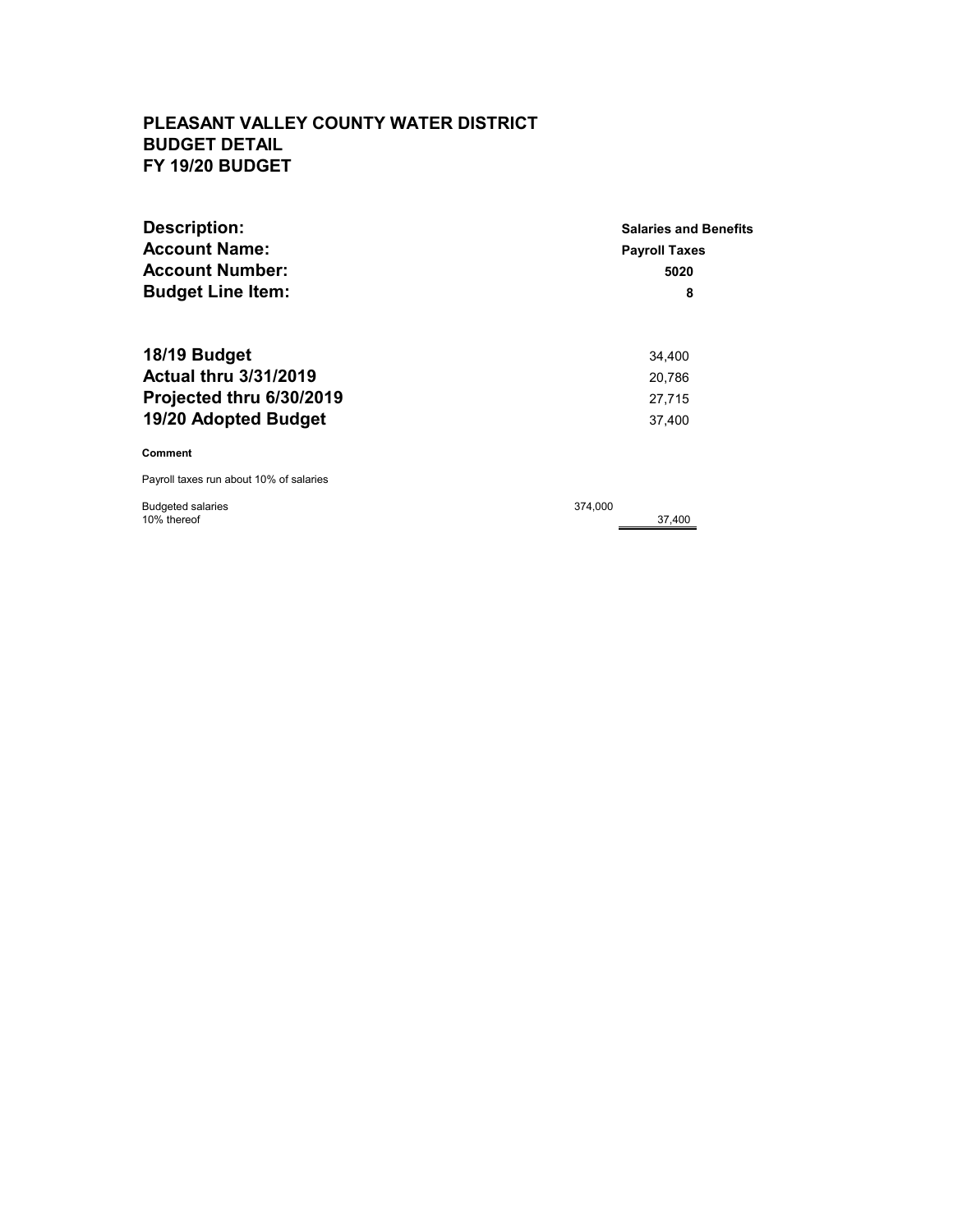| <b>Description:</b>          | <b>Salaries and Benefits</b> |  |  |
|------------------------------|------------------------------|--|--|
| <b>Account Name:</b>         | <b>Workers' compensation</b> |  |  |
| <b>Account Number:</b>       | 5030                         |  |  |
| <b>Budget Line Item:</b>     | 9                            |  |  |
|                              |                              |  |  |
| 18/19 Budget                 | 8,220                        |  |  |
| <b>Actual thru 3/31/2019</b> | 6.174                        |  |  |
| Projected thru 6/30/2019     | 8,232                        |  |  |
| 19/20 Adopted Budget         | 9.580                        |  |  |

#### **Comment**

| <b>Worker's Comp</b>          | Regular<br>Salary |            | Rate   | Total budget |           |
|-------------------------------|-------------------|------------|--------|--------------|-----------|
| General Manager (JB)          |                   | 155,250.00 | 7.28%  |              | 11,302.20 |
| Field (DJV)                   |                   | 74.996.74  | 1.04%  |              | 779.97    |
| Field (PO)                    |                   | 66,643.20  | 1.04%  |              | 693.09    |
| Administrative (AS)           |                   | 74,880.00  | 0.86%  |              | 643.97    |
| Board                         |                   | 2.000.00   | 0.86%  |              | 17.20     |
| Total                         |                   |            |        |              | 13,436.42 |
| <b>Discounts and Factors</b>  |                   |            | 95.00% |              | 12,764.60 |
|                               |                   |            | 79.00% |              | 10,084.04 |
| Discounted and factored total |                   |            | 95.00% |              | 9,579.83  |
| Say                           |                   |            |        |              | 9,580.00  |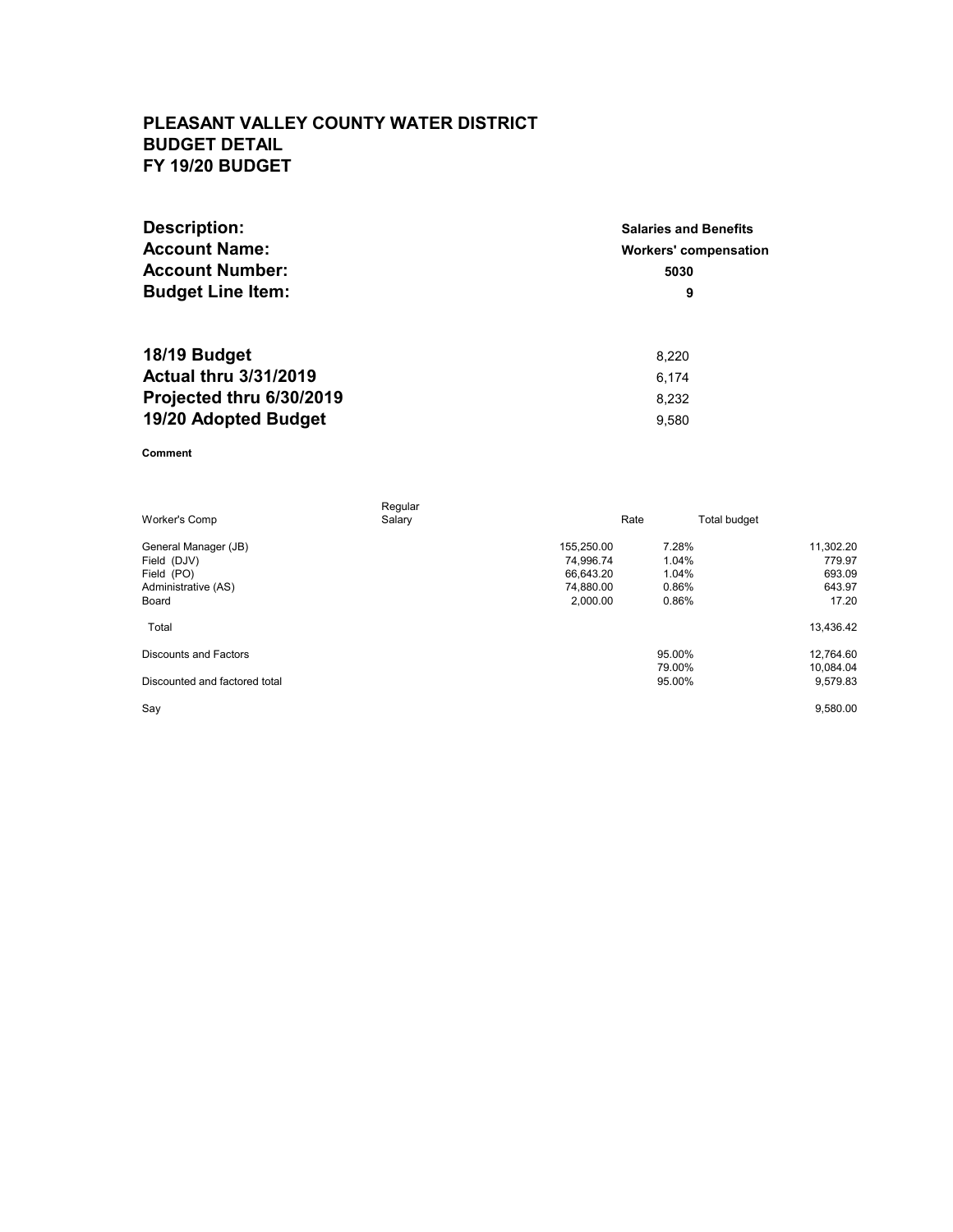| <b>Description:</b><br><b>Account Name:</b><br><b>Account Number:</b><br><b>Budget Line Item:</b> | <b>Salaries and Benefits</b><br><b>Medical Insurance - Benefit</b><br>5040<br>10 |
|---------------------------------------------------------------------------------------------------|----------------------------------------------------------------------------------|
| 18/19 Budget<br><b>Actual thru 3/31/2019</b><br>Projected thru 6/30/2019<br>19/20 Adopted Budget  | 35,500<br>31,558<br>42,078<br>56,000                                             |
| <b>COMMENTS:</b>                                                                                  |                                                                                  |
| CalPERS and JPIA coverage for EE                                                                  | 56,017                                                                           |
| Rounded                                                                                           | 56,000                                                                           |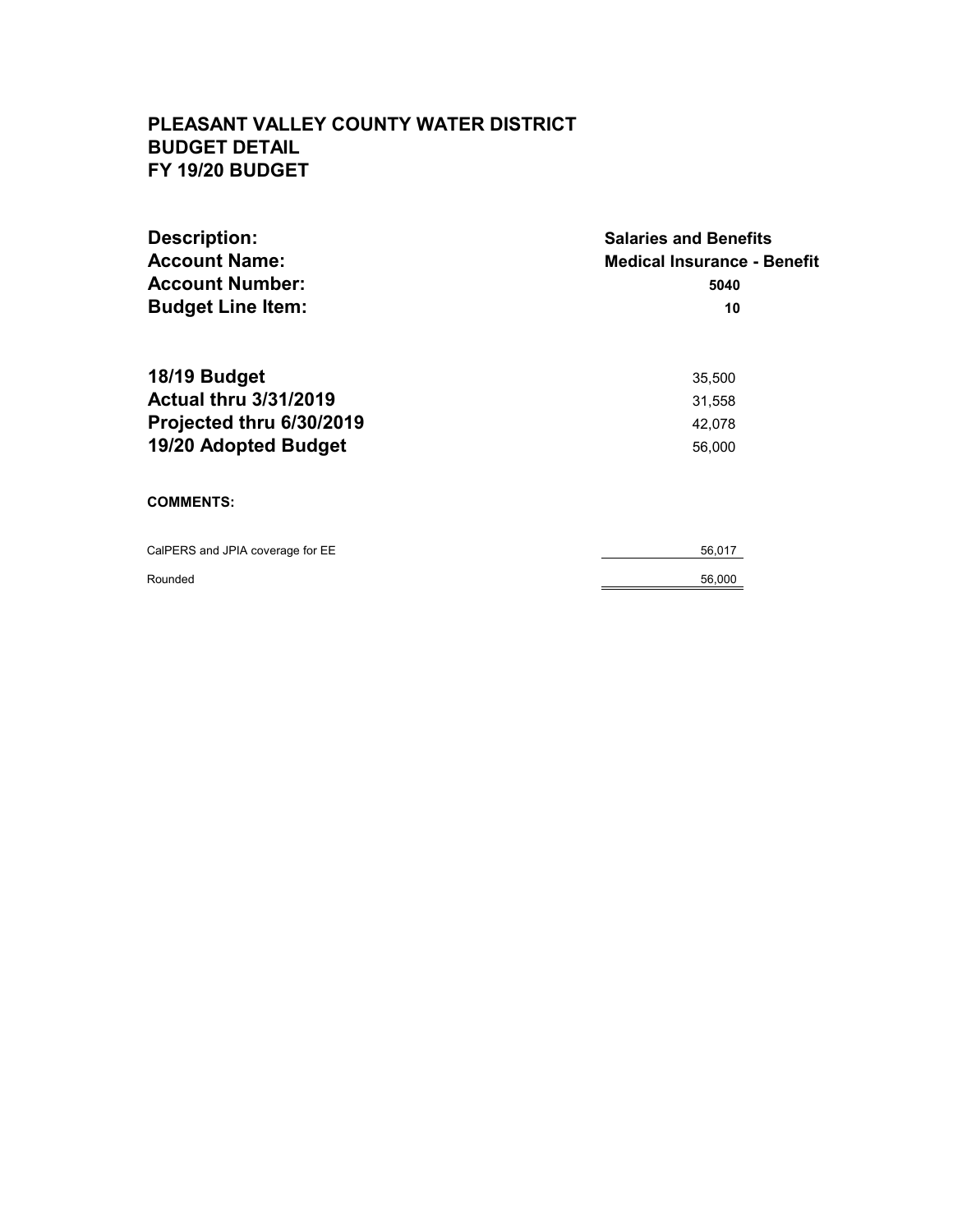| <b>Description:</b>      | <b>Salaries and Benefits</b>             |
|--------------------------|------------------------------------------|
| <b>Account Name:</b>     | <b>Retirement Contribution - Benefit</b> |
| <b>Account Number:</b>   | 5050                                     |
| <b>Budget Line Item:</b> | 11                                       |
|                          |                                          |

| 18/19 Budget                 | 31.240 |
|------------------------------|--------|
| <b>Actual thru 3/31/2019</b> | 34.075 |
| Projected thru 6/30/2019     | 45.433 |
| 19/20 Adopted Budget         | 46.000 |

#### **COMMENTS:**

|                                                                                                                       | Salary                                            | Rate                              | Total                                          |
|-----------------------------------------------------------------------------------------------------------------------|---------------------------------------------------|-----------------------------------|------------------------------------------------|
| General Manager (JB)<br>Field (DJV)<br>Field (PO)<br>Administrative (AS)                                              | 155,250.00<br>74,996.74<br>66,643.20<br>74,880.00 | 6.56%<br>14.16%<br>6.56%<br>6.56% | 10,176.64<br>10,618.79<br>4,371.79<br>4,908.38 |
| <b>Total current</b>                                                                                                  |                                                   |                                   | 30,075.60                                      |
| In 2018/2019 the district is also paying unfunded pension liabilities which is likely<br>to continue during 2019/2020 |                                                   |                                   |                                                |
| PEPRA per month<br>Classic per month                                                                                  | 24.37<br>1301.39                                  | 12<br>12                          | 292.44<br>15,616.68                            |
| Total unfunded                                                                                                        |                                                   |                                   | 15,909.12                                      |
| Total pension expenses                                                                                                |                                                   |                                   | 45,984.72                                      |
| Say                                                                                                                   |                                                   |                                   | 46,000.00                                      |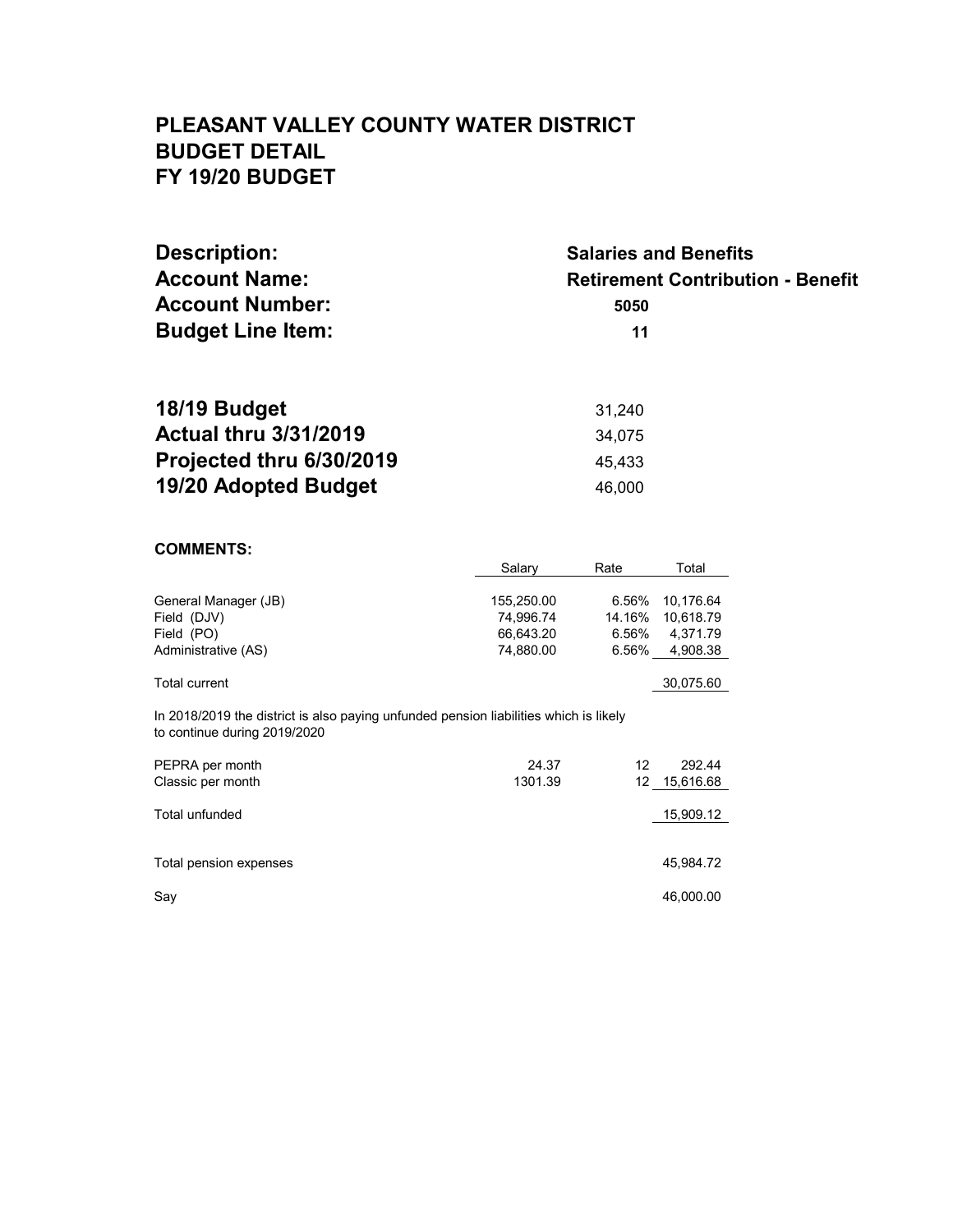| <b>Description:</b><br><b>Account Name:</b><br><b>Account Number:</b><br><b>Budget Line Item:</b> | <b>Salaries and Benefits</b><br><b>Education and training</b><br>5060<br>12 |
|---------------------------------------------------------------------------------------------------|-----------------------------------------------------------------------------|
| 18/19 Budget<br><b>Actual thru 3/31/2019</b>                                                      | 3,000                                                                       |
| Projected thru 6/30/2019                                                                          | 0                                                                           |
| <b>19/20 Adopted Budget</b>                                                                       | 3,000                                                                       |
| <b>COMMENTS:</b>                                                                                  |                                                                             |
| Education, seminars, and training for the<br>employees and board memmber.                         | 3,000                                                                       |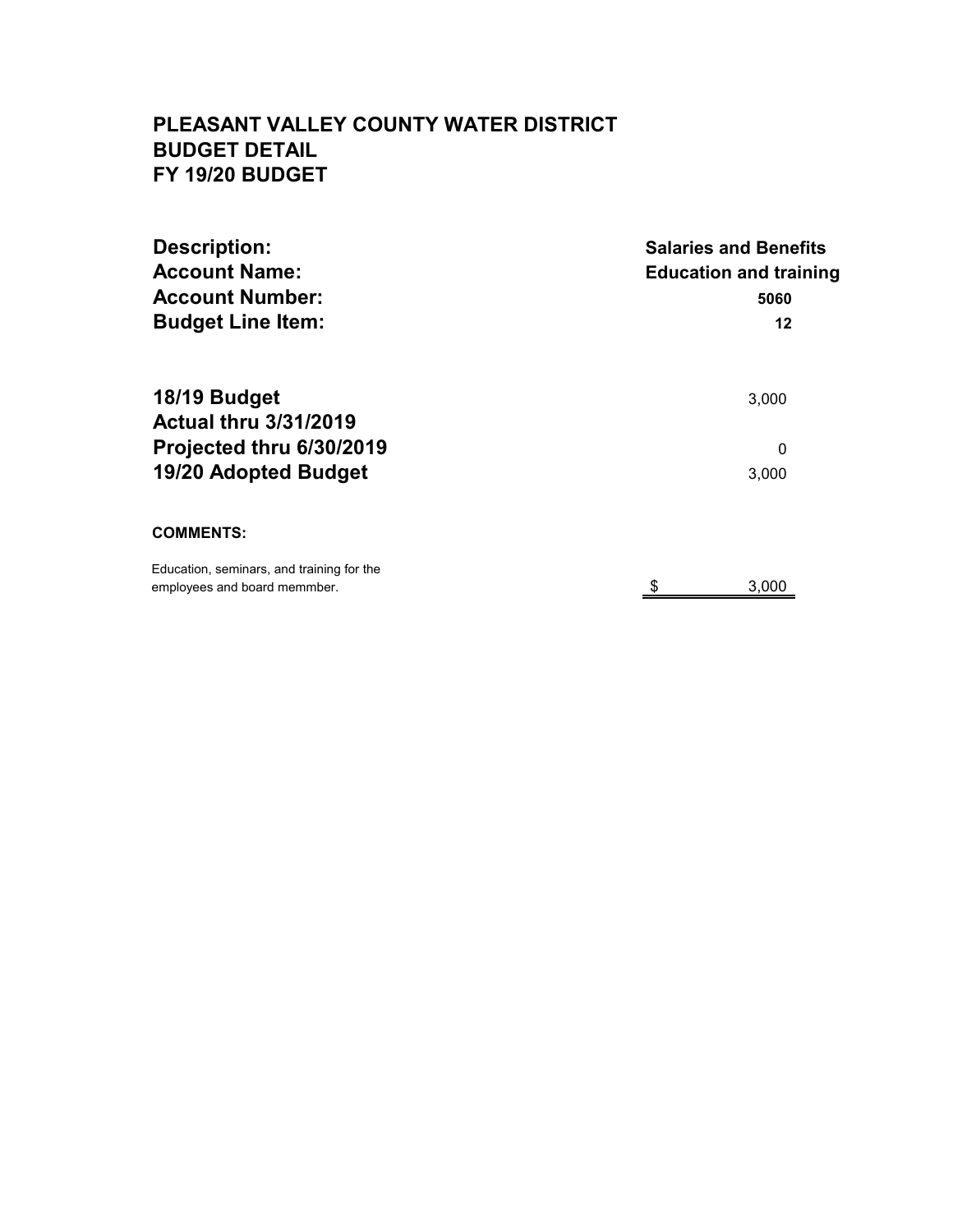## **Employee related expenses**

|                                                   | Proposed 3.5% increase |                 |              |
|---------------------------------------------------|------------------------|-----------------|--------------|
|                                                   | 2019/2020              |                 |              |
|                                                   | Regular                | Overtime/merit  | Total        |
| General Manager (JB)                              | 150,000.00             | 5,250.00        | 155,250.00   |
| Field (DJV) 31.31/hr add 3.5% increase to \$32.41 | 67,412.80              | 7,583.94        | 74,996.74    |
| Field (PO) 27.83/hr add 3.5% increase to \$28.80  | 59,904.00              | 6,739.20        | 66,643.20    |
| Administrative (AS)                               | 74,880.00              |                 | 74,880.00    |
| <b>Board</b>                                      | 2,000.00               |                 | 2,000.00     |
| Total                                             | 354,196.80             | 19,573.14       | 373,769.94   |
|                                                   |                        |                 |              |
| <b>Retirement Contribution</b>                    | Regular                |                 |              |
|                                                   | Salary                 | Rate            | Total budget |
| General Manager (JB)                              |                        |                 |              |
| Field (DJV)                                       | 155,250.00             | 6.56%           | 10,176.64    |
| Field (PO)                                        | 74,996.74              | 14.16%          | 10,618.79    |
| Administrative (AS)                               | 66,643.20              | 6.56%           | 4,371.79     |
|                                                   | 74,880.00              | 6.56%           | 4,908.38     |
| Total                                             |                        |                 | 30,075.60    |
|                                                   | Regular                |                 |              |
| <b>Worker's Comp</b>                              | Salary                 | Rate            | Total budget |
| General Manager (JB)                              | 155,250.00             | 7.28%           | 11,302.20    |
| Field (DJV)                                       | 74,996.74              | 1.04%           | 779.97       |
| Field (PO)                                        | 66,643.20              | 1.04%           | 693.09       |
| Administrative (AS)                               | 74,880.00              | 0.86%           | 643.97       |
| Board                                             | 2,000.00               | 0.86%           | 17.20        |
| Total                                             |                        |                 | 13,436.42    |
| <b>Discounts and Factors</b>                      |                        | 0.95            | 12,764.60    |
|                                                   |                        | 0.79            | 10,084.04    |
| Discounted and factored total                     |                        | 0.95            | 9,579.83     |
| Say                                               |                        |                 | 9,580.00     |
| Medical, dental and vision                        |                        |                 |              |
| <b>Current Monthly payments for 3 employees</b>   |                        |                 |              |
| CalPERS (\$878.48x3)+\$1400                       | 4035.44                | 12              | 48,425       |
| JPIA                                              | 470.42                 | 12 <sup>°</sup> | 5,645        |
| Total cost                                        |                        |                 | 54,070       |
| Expected increase of 7.2% starting 1.1.2020       |                        | 3.60%           | 56,017       |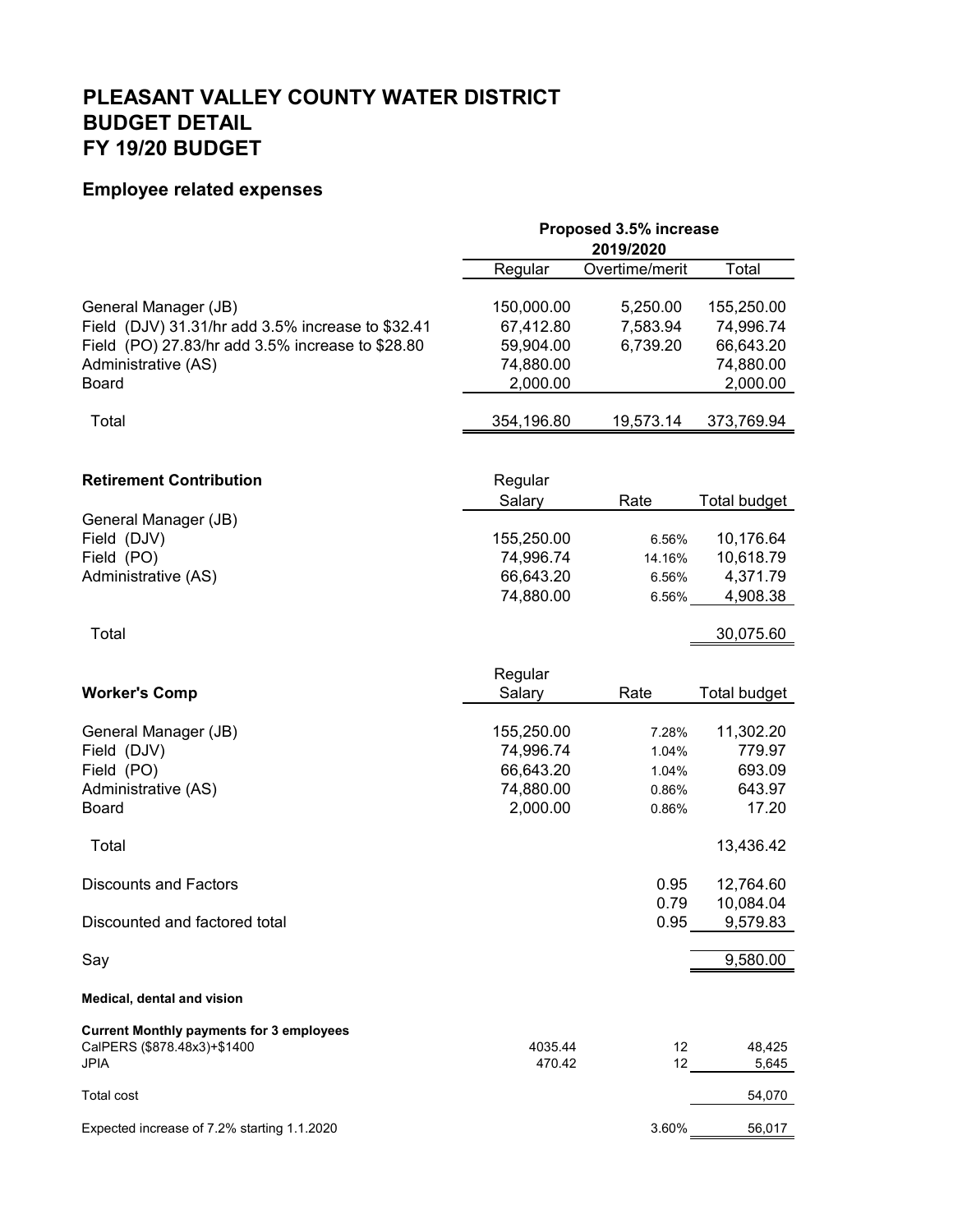| <b>Description:</b>          | <b>General and Administration</b> |
|------------------------------|-----------------------------------|
| <b>Account Name:</b>         | <b>Bank charges</b>               |
| <b>Account Number:</b>       | 6010                              |
| <b>Budget Line Item:</b>     | 13                                |
| 18/19 Budget                 | $\mathbf{0}$                      |
| <b>Actual thru 3/31/2019</b> |                                   |
| Projected thru 6/30/2019     | $\Omega$                          |
| 19/20 Adopted Budget         | 1.200                             |

#### **COMMENTS:**

Various charges imposed by banks and financial institutions 100\*12 100\*12 1200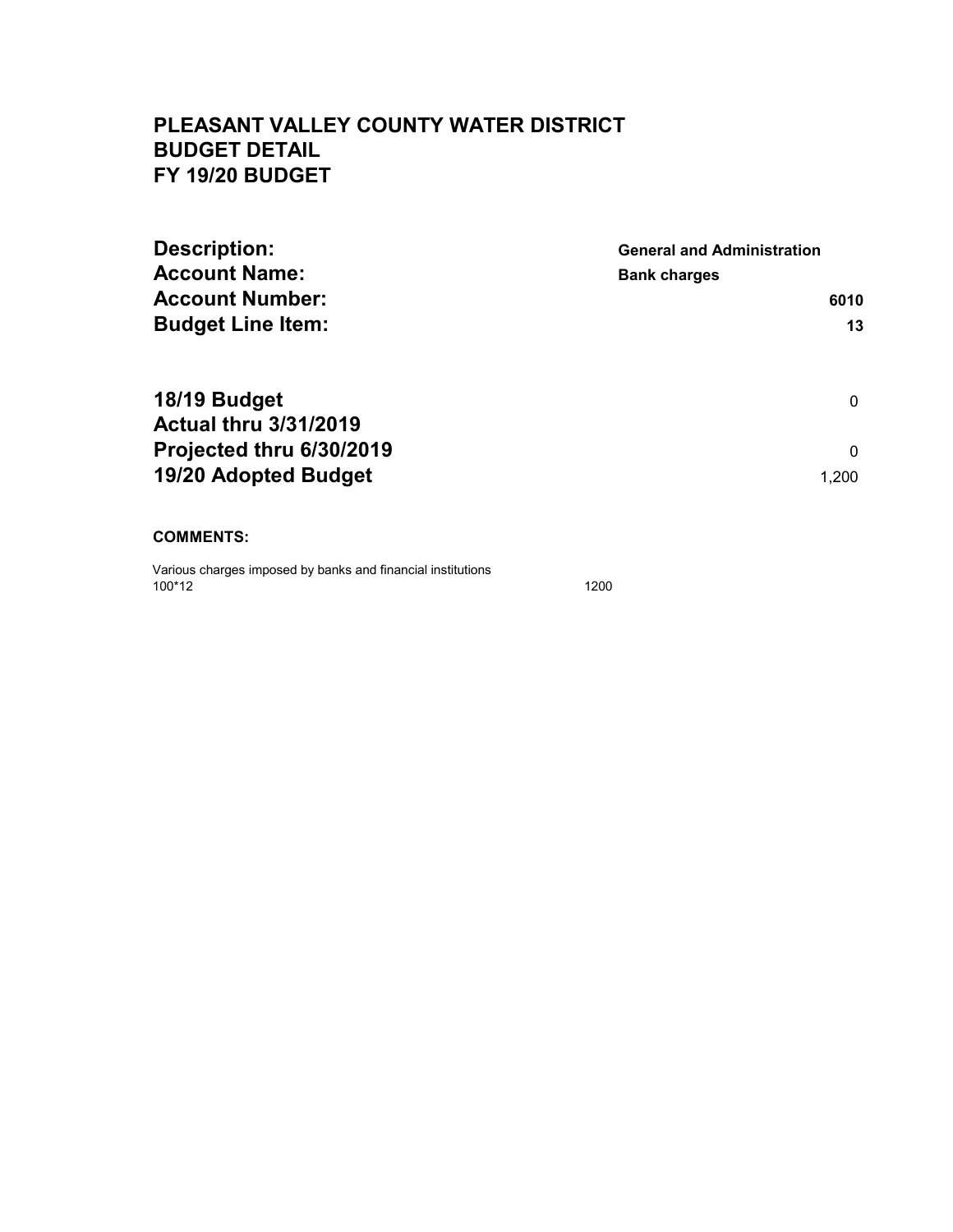| <b>Description:</b>                            | <b>General and Administration</b> |
|------------------------------------------------|-----------------------------------|
| <b>Account Name:</b>                           | <b>Contract labor</b>             |
| <b>Account Number:</b>                         | 6020                              |
| <b>Budget Line Item:</b>                       | 14                                |
| 18/19 Budget                                   | 0                                 |
| <b>Actual thru 3/31/2019</b>                   |                                   |
| Projected thru 6/30/2019                       | 0                                 |
| 19/20 Adopted Budget                           | 6,000                             |
| <b>COMMENTS:</b>                               |                                   |
| Outside labor and temp help as and when needed | 6,000                             |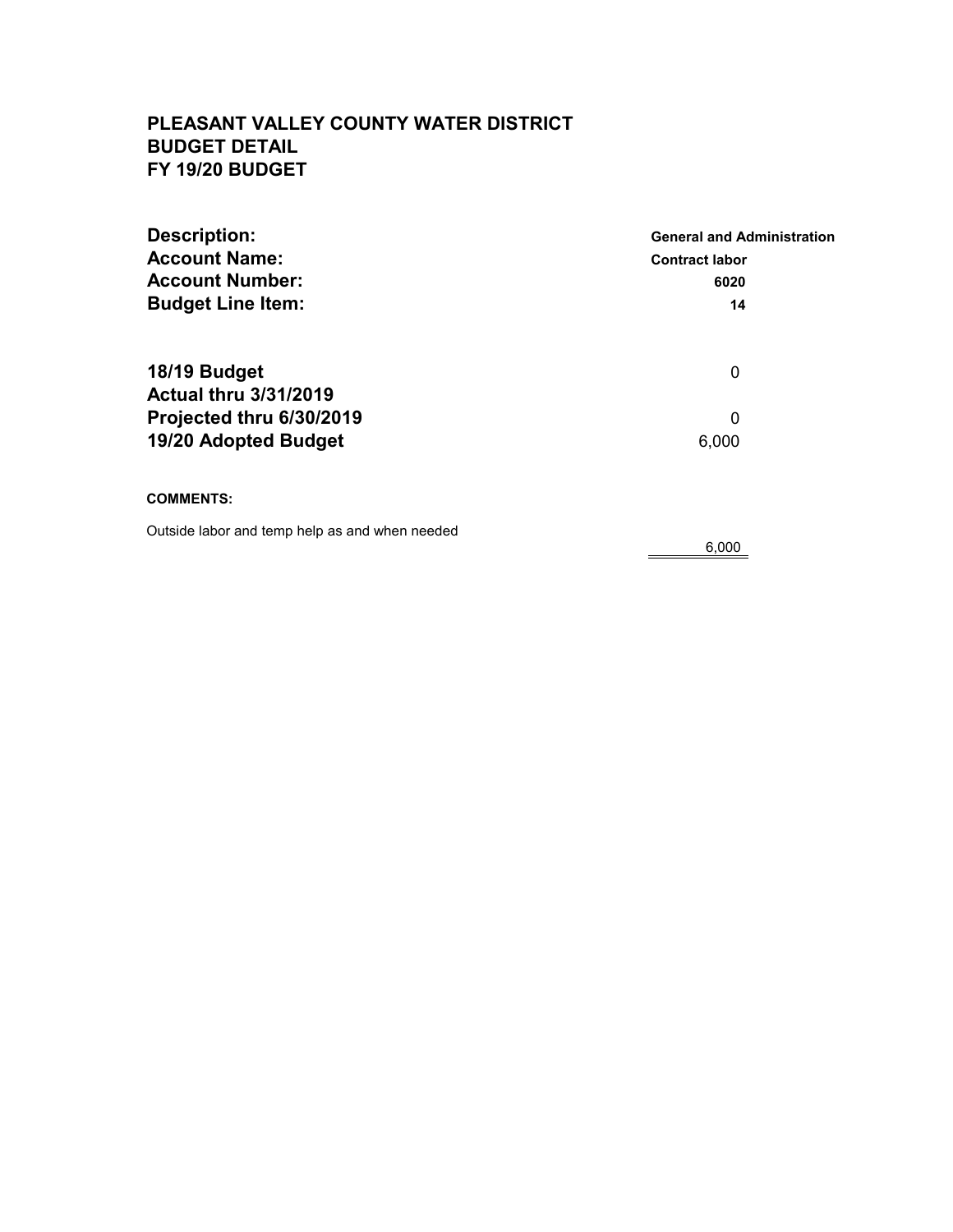| <b>Description:</b>                                           | <b>General and Administration</b> |  |
|---------------------------------------------------------------|-----------------------------------|--|
| <b>Account Name:</b>                                          | <b>Dues and Subscription</b>      |  |
| <b>Account Number:</b>                                        | 6040                              |  |
| <b>Budget Line Item:</b>                                      | 15                                |  |
| 18/19 Budget                                                  | 4,000                             |  |
| <b>Actual thru 3/31/2019</b>                                  | 2,440                             |  |
| Projected thru 6/30/2019                                      | 3,253                             |  |
| <b>19/20 Adopted Budget</b>                                   | 4,000                             |  |
| <b>COMMENTS:</b>                                              |                                   |  |
| LAFCO                                                         | 2,500                             |  |
| DMV, County, Environmental agencies, Secretary of States etc. | 1,500<br>4,000                    |  |
|                                                               |                                   |  |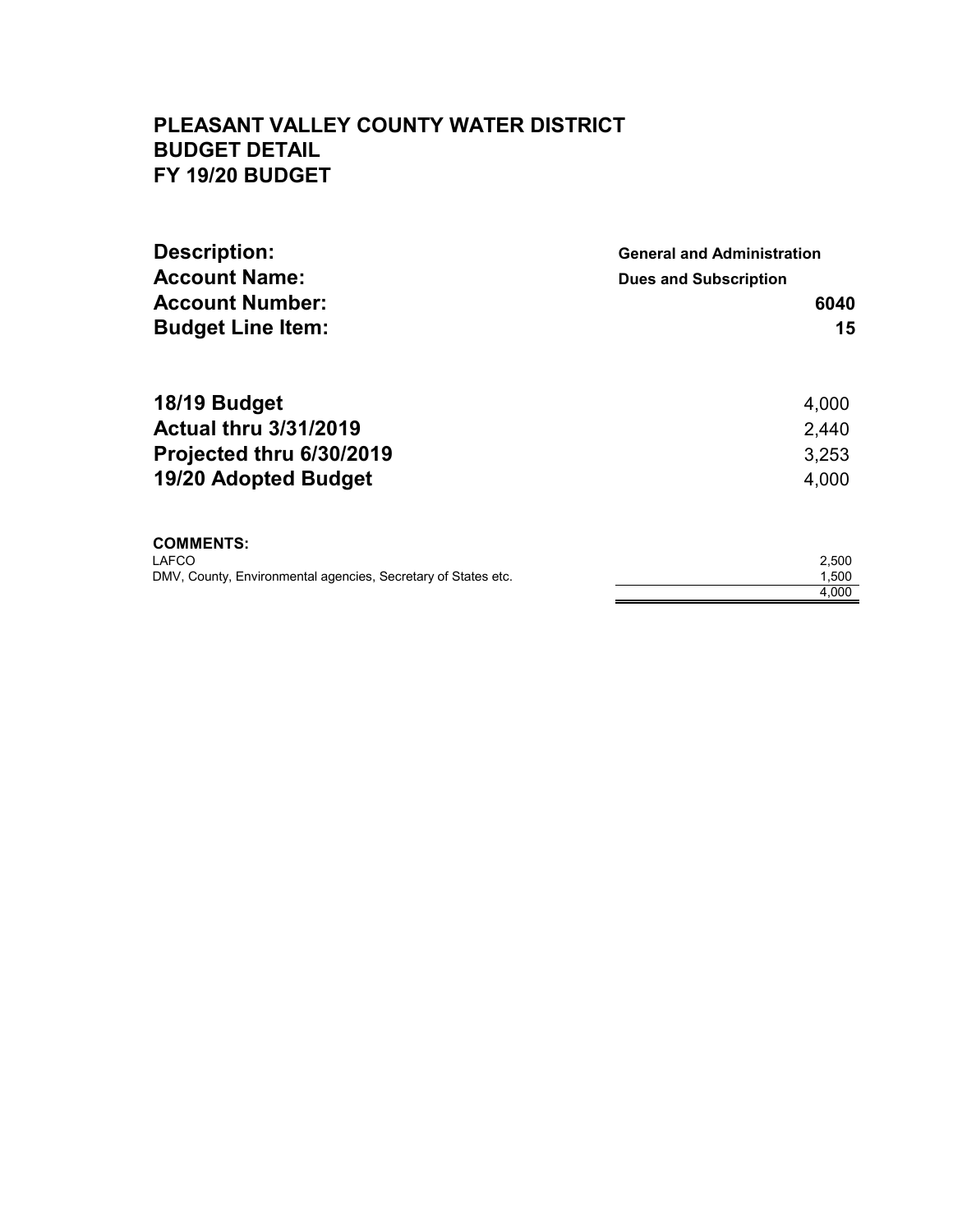| <b>Description:</b><br><b>Account Name:</b><br><b>Account Number:</b><br><b>Budget Line Item:</b> | <b>General and Administration</b><br><b>Election expenses</b><br>6050<br>16 |
|---------------------------------------------------------------------------------------------------|-----------------------------------------------------------------------------|
|                                                                                                   |                                                                             |
| 18/19 Budget                                                                                      | 2,000                                                                       |
| <b>Actual thru 3/31/2019</b>                                                                      | 0                                                                           |
| Projected thru 6/30/2019                                                                          | 650                                                                         |
| 19/20 Adopted Budget                                                                              | 2,000                                                                       |
| <b>COMMENTS:</b>                                                                                  |                                                                             |
| <b>Budgeted</b>                                                                                   | 2.000                                                                       |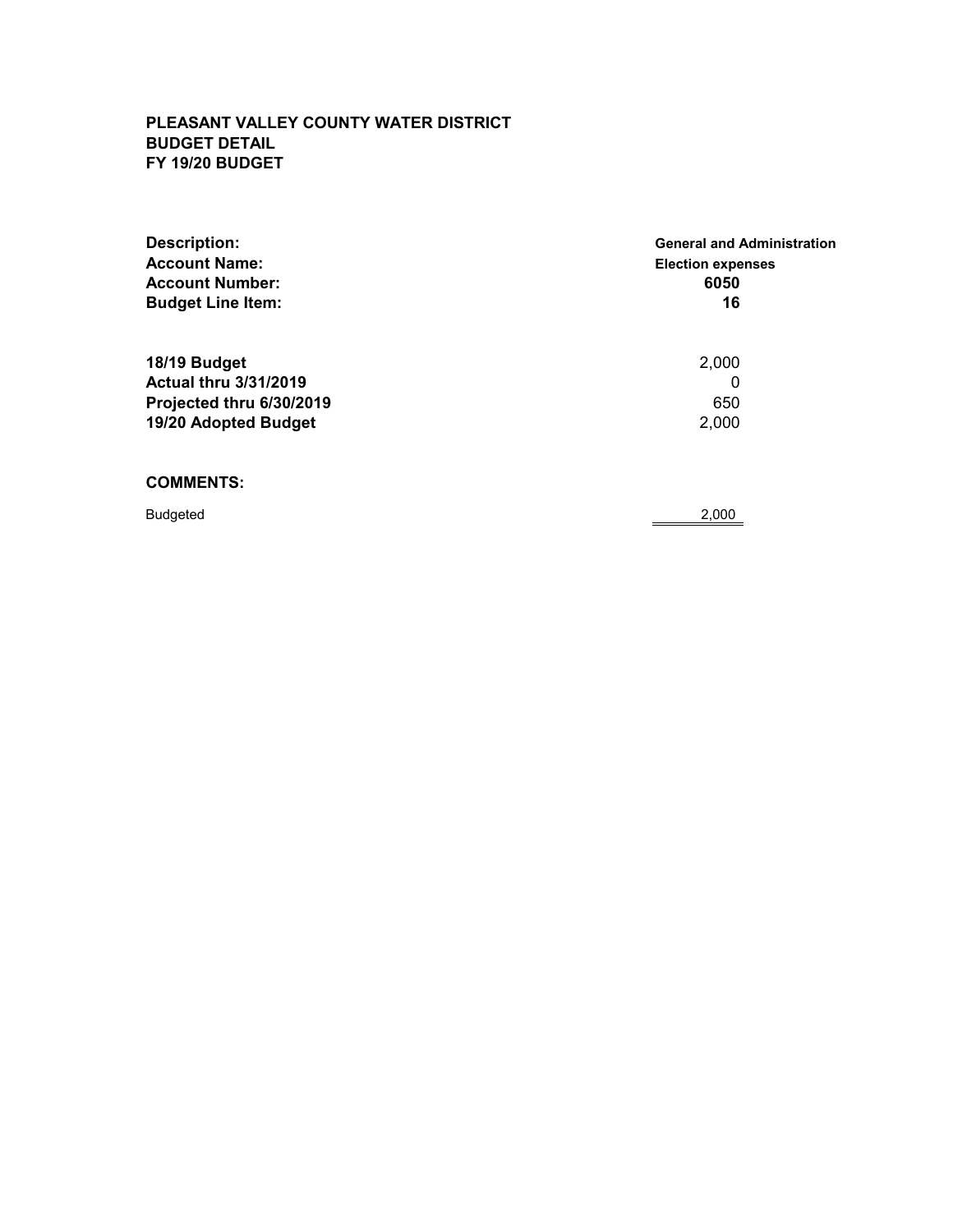| <b>Description:</b><br><b>Account Name:</b>                                                      | <b>General and Administration</b><br><b>Insurance</b> |
|--------------------------------------------------------------------------------------------------|-------------------------------------------------------|
| <b>Account Number:</b>                                                                           | 6060                                                  |
| <b>Budget Line Item:</b>                                                                         | 17                                                    |
| 18/19 Budget<br><b>Actual thru 3/31/2019</b><br>Projected thru 6/30/2019<br>19/20 Adopted Budget | 15,000<br>12,263<br>15,000<br>15,000                  |
| <b>COMMENTS:</b>                                                                                 |                                                       |
| Auto and general liability insurance                                                             | 15,000                                                |
|                                                                                                  |                                                       |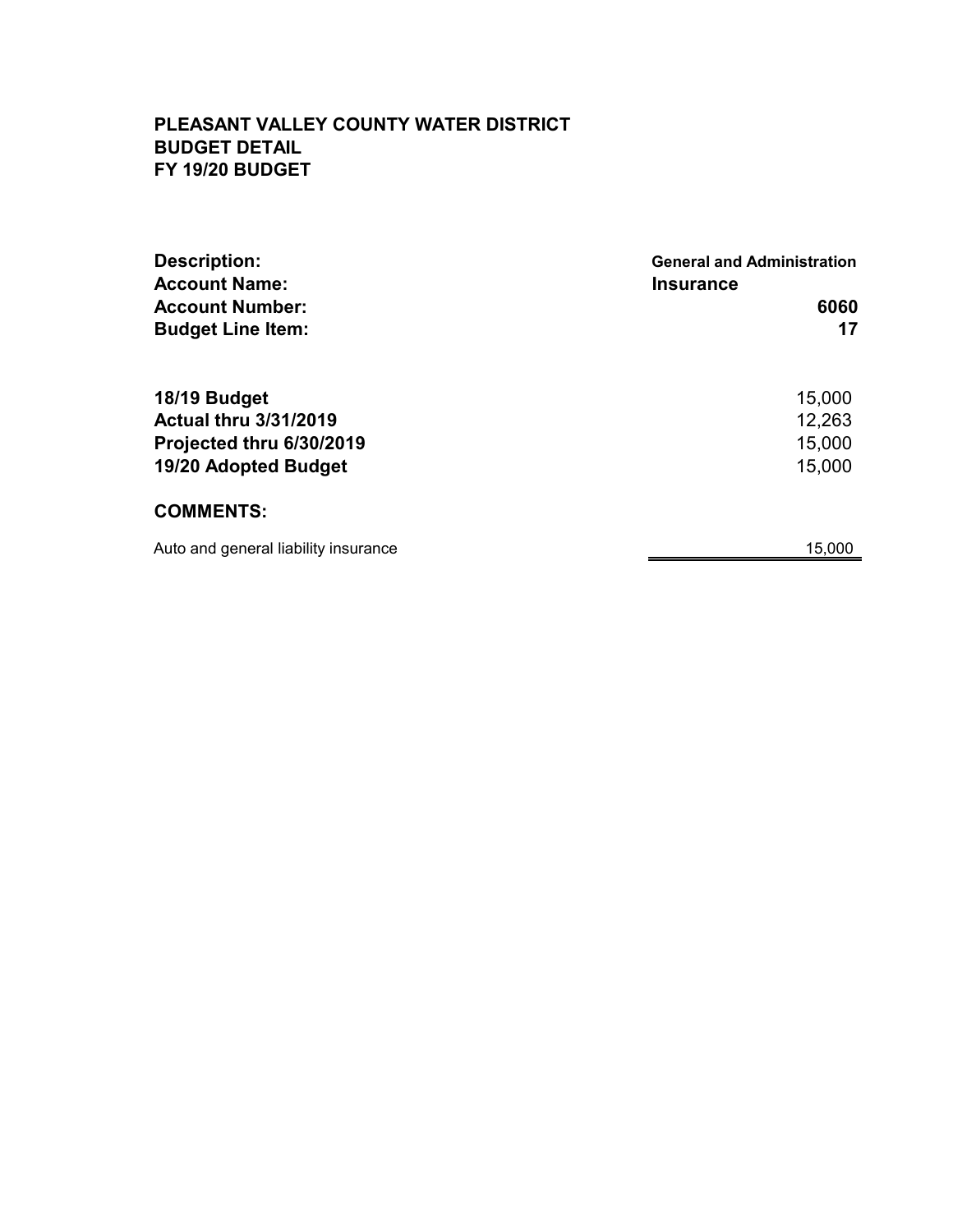| <b>Description:</b><br><b>Account Name:</b>                                              | <b>General and Administration</b><br><b>Legal and Professional</b> |
|------------------------------------------------------------------------------------------|--------------------------------------------------------------------|
| <b>Account Number:</b><br><b>Budget Line Item:</b>                                       | 6070<br>18                                                         |
|                                                                                          |                                                                    |
| 18/19 Budget                                                                             | 381,500                                                            |
| <b>Actual thru 3/31/2019</b>                                                             | 274,176                                                            |
| Projected thru 6/30/2019                                                                 | 365,568                                                            |
| 19/20 Adopted Budget                                                                     | 443,500                                                            |
| <b>COMMENTS:</b>                                                                         |                                                                    |
| <b>Professional Fees</b>                                                                 | 2,500                                                              |
| Professional Fees - Payroll                                                              | 2,500                                                              |
| Professional Fees - Audit                                                                | 17,500                                                             |
| Professional Fees - Computer consulting                                                  | 6,000                                                              |
| Professional Fees - Legal                                                                | 300,000                                                            |
| Professional Fees - Accounting                                                           | 35,000                                                             |
| Professional Fees - Engineering consulting<br>Professional Fees - Independent Consultant | 50,000<br>30,000                                                   |
|                                                                                          |                                                                    |
| Total                                                                                    | 443,500                                                            |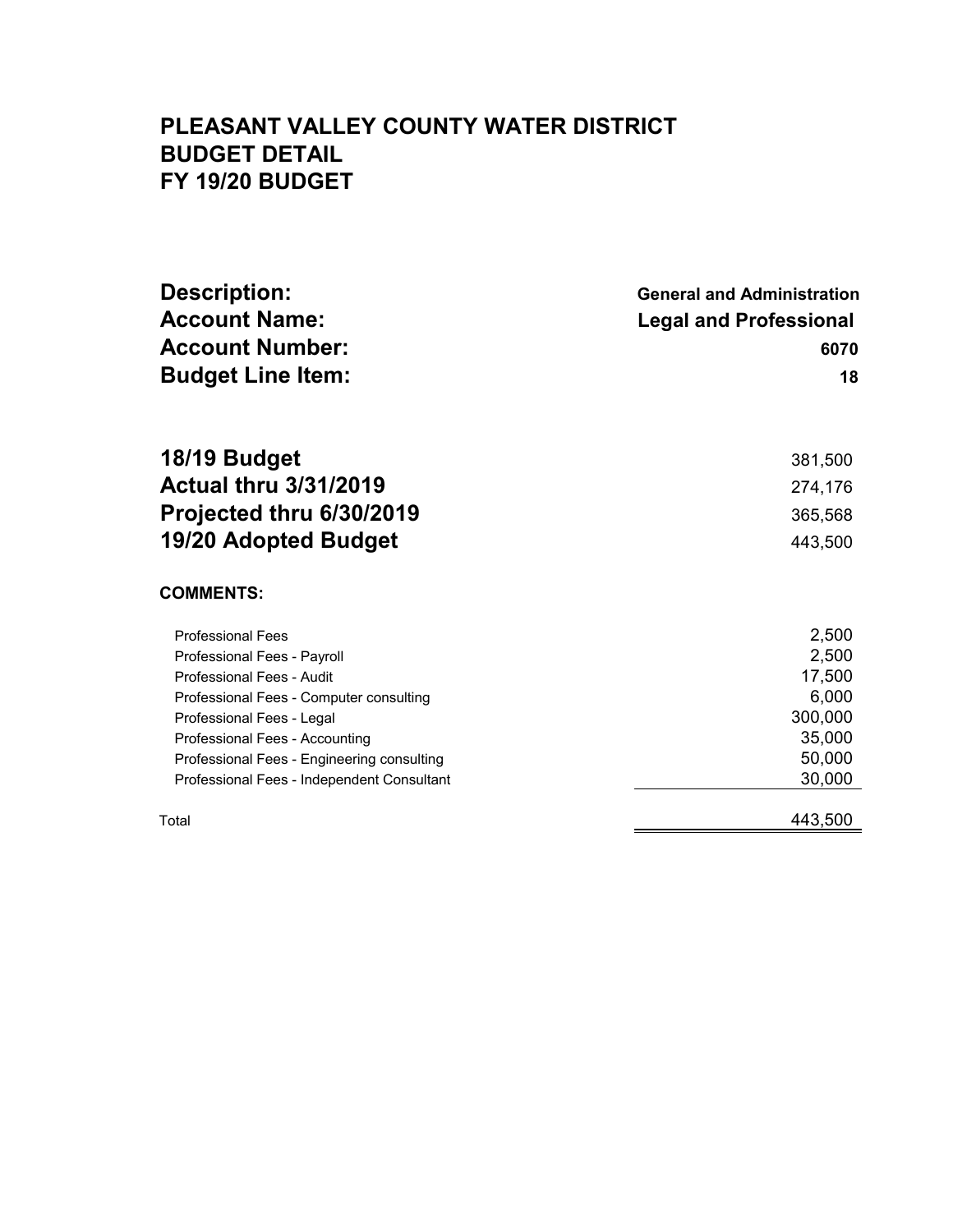| <b>Description:</b>                      | <b>General and Administration</b><br><b>Membership</b> |  |
|------------------------------------------|--------------------------------------------------------|--|
| <b>Account Name:</b>                     |                                                        |  |
| <b>Account Number:</b>                   | 6080                                                   |  |
| <b>Budget Line Item:</b>                 | 19                                                     |  |
| 18/19 Budget                             | 14,000                                                 |  |
| <b>Actual thru 3/31/2019</b>             | 13,587                                                 |  |
| Projected thru 6/30/2019                 | 18,116                                                 |  |
| 19/20 Adopted Budget                     | 15,000                                                 |  |
| <b>COMMENTS:</b>                         |                                                        |  |
| <b>ACWA</b>                              | 11,000                                                 |  |
| Association of water agencies of ventura | 1,500                                                  |  |
| Various others                           | 2,500                                                  |  |

Membership fees to various water related organizations 15,000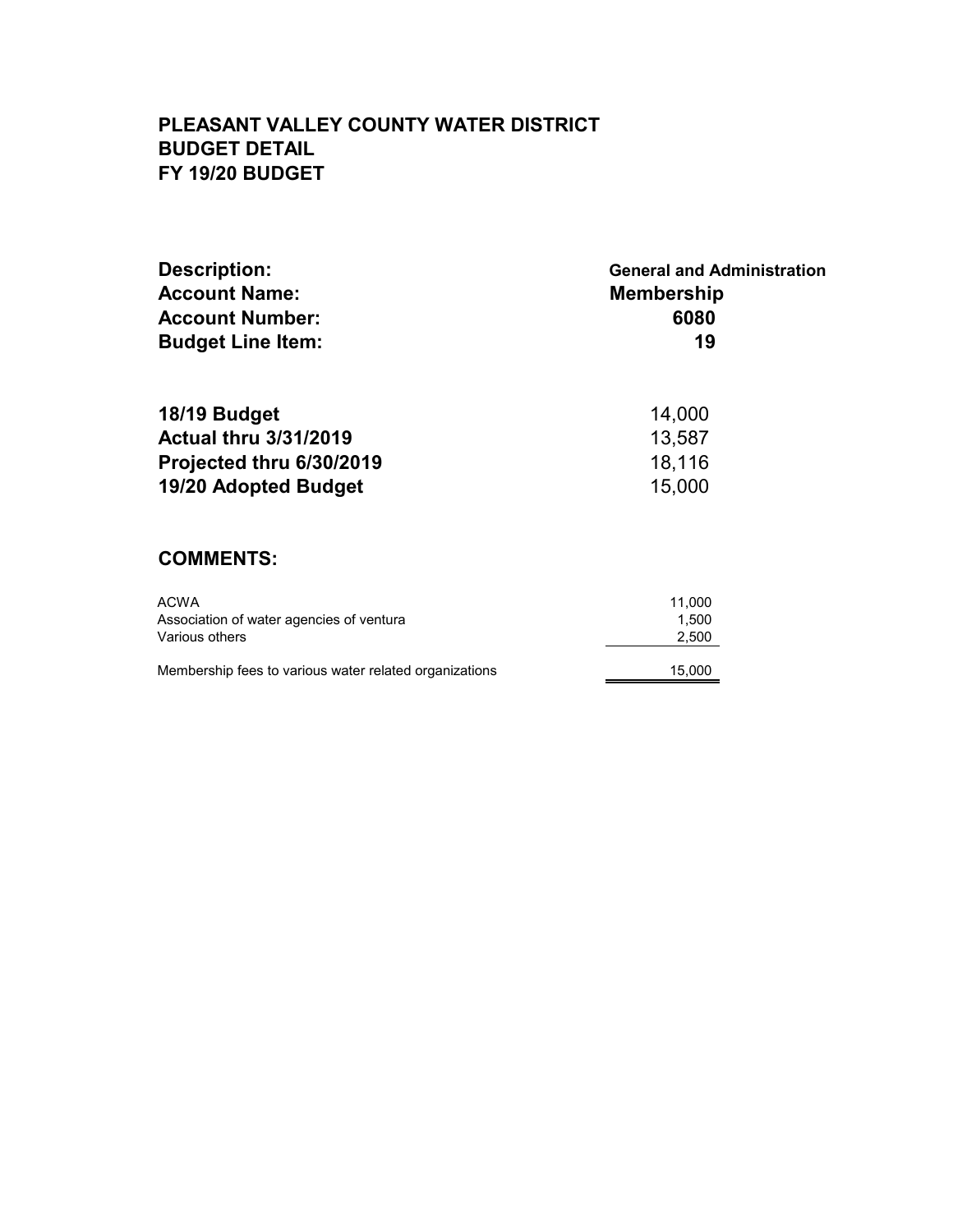| <b>Description:</b>      | <b>General and Administration</b> |
|--------------------------|-----------------------------------|
| <b>Account Name:</b>     | <b>Miscellaneous expenses</b>     |
| <b>Account Number:</b>   | 6090                              |
| <b>Budget Line Item:</b> | 20                                |

| 18/19 Budget                 | 0     |
|------------------------------|-------|
| <b>Actual thru 3/31/2019</b> | 1,358 |
| Projected thru 6/30/2019     | 1.810 |
| 19/20 Adopted Budget         | 2.000 |

## **COMMENTS:**

| Any expenses not budgeted anywhere and |       |
|----------------------------------------|-------|
| trivial in nature                      | 2.000 |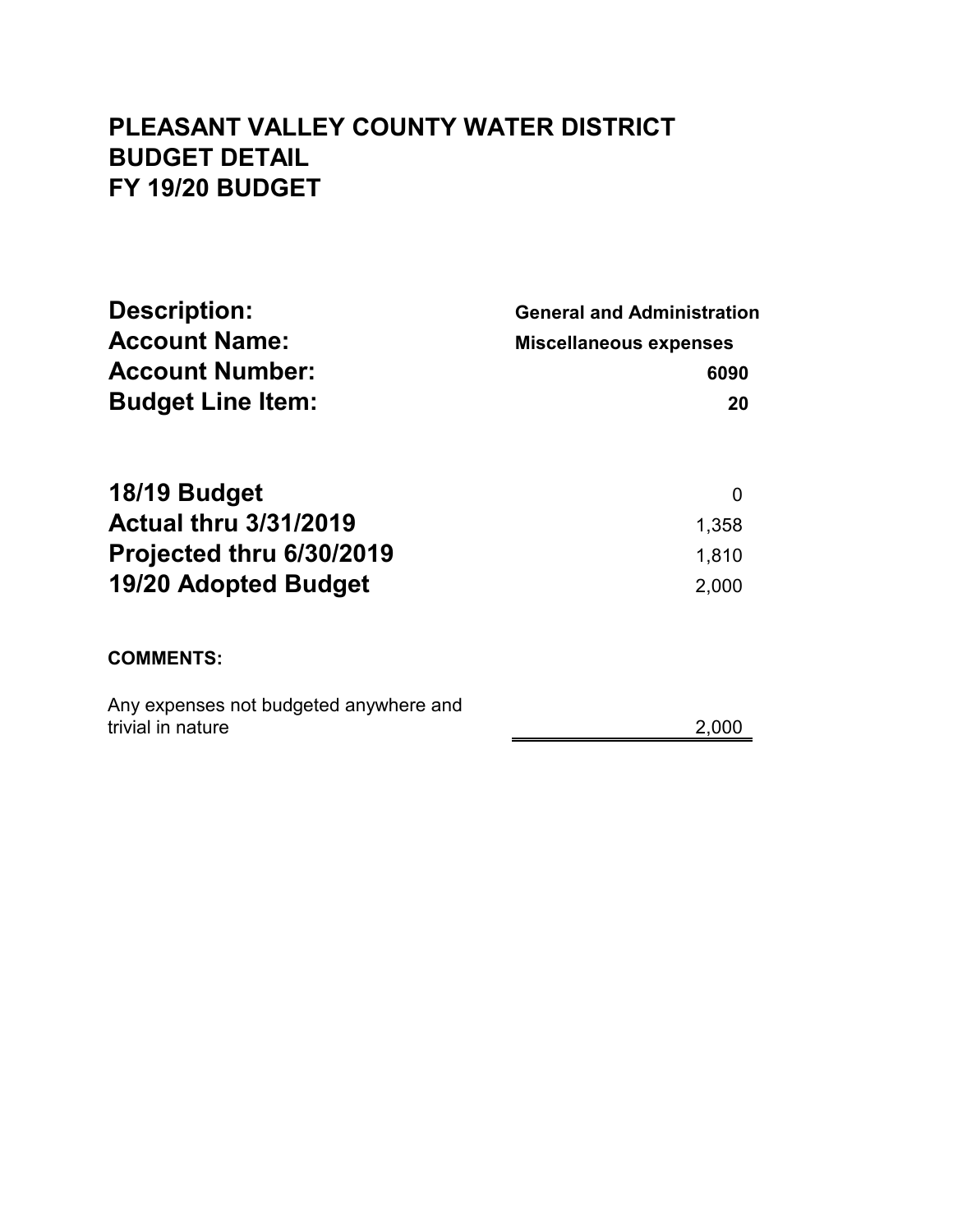| <b>Description:</b>                                      | <b>General and Administration</b><br><b>Office Expenses</b> |  |
|----------------------------------------------------------|-------------------------------------------------------------|--|
| <b>Account Name:</b>                                     |                                                             |  |
| <b>Account Number:</b>                                   | 6100                                                        |  |
| <b>Budget Line Item:</b>                                 | 21                                                          |  |
| 18/19 Budget                                             | 0                                                           |  |
| <b>Actual thru 3/31/2019</b><br>Projected thru 6/30/2019 | 0                                                           |  |
| 19/20 Adopted Budget                                     | 1.200                                                       |  |

#### **COMMENTS:**

| \$100 per month for 12 months              | \$1,200 |
|--------------------------------------------|---------|
| (Bottled water, coffee, restroom supplies, |         |
| etc)                                       |         |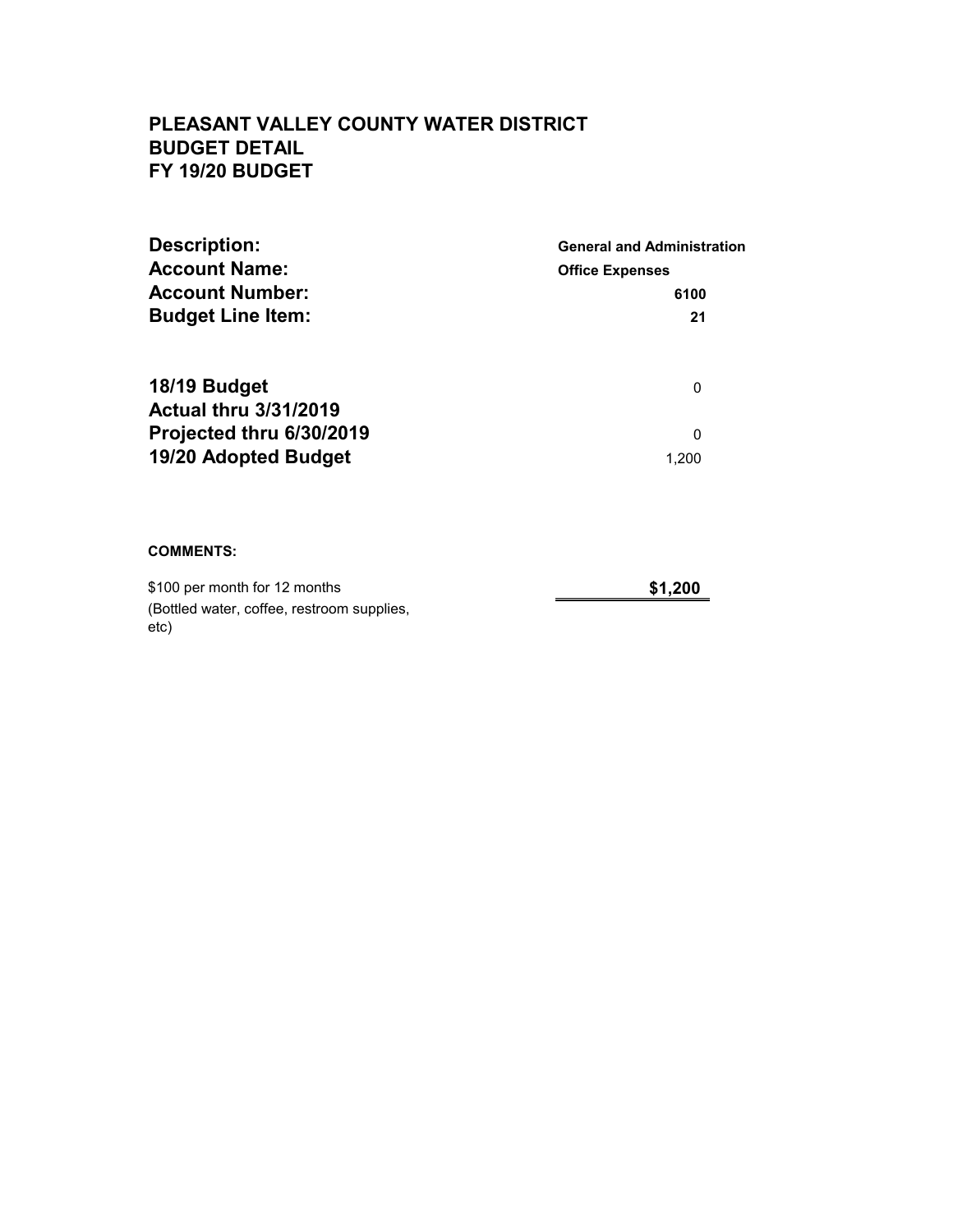| <b>Description:</b>                                          | <b>General and Administration</b> |  |
|--------------------------------------------------------------|-----------------------------------|--|
| <b>Account Name:</b>                                         | <b>Office Supplies</b><br>6110    |  |
| <b>Account Number:</b>                                       |                                   |  |
| <b>Budget Line Item:</b>                                     | 22                                |  |
| 18/19 Budget                                                 | 9,000                             |  |
| <b>Actual thru 3/31/2019</b>                                 | 8,671                             |  |
| Projected thru 6/30/2019                                     | 11,561                            |  |
| 19/20 Adopted Budget                                         | 12,000                            |  |
| <b>COMMENTS:</b>                                             |                                   |  |
| Printer & fax cartridges, copy paper, checks,                |                                   |  |
| printers, monitors, office furniture, computer supplies etc. | 12.000                            |  |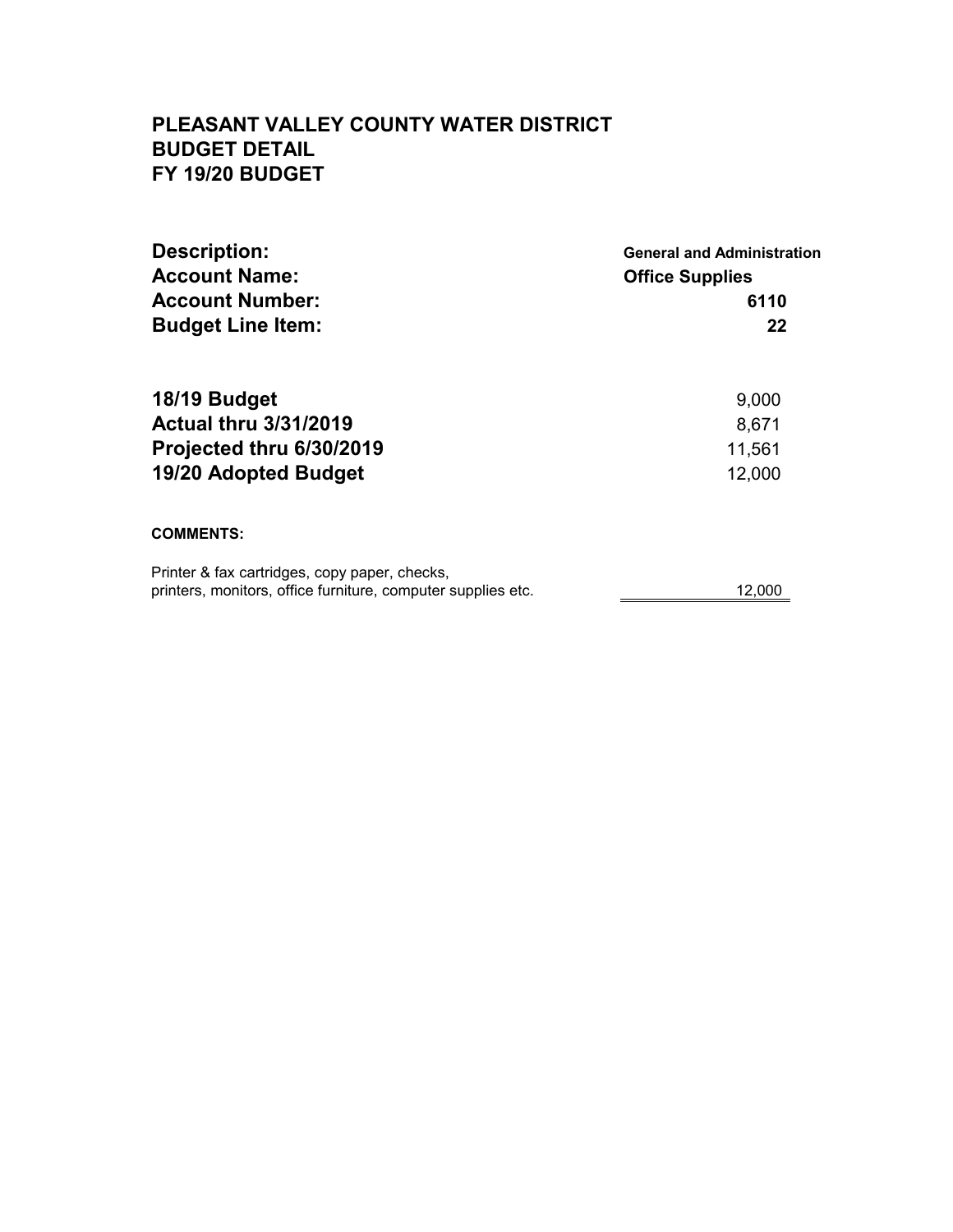| <b>Description:</b>          | <b>General and Administration</b> |  |
|------------------------------|-----------------------------------|--|
| <b>Account Name:</b>         | <b>Postage</b>                    |  |
| <b>Account Number:</b>       | 6120                              |  |
| <b>Budget Line Item:</b>     | 23                                |  |
| 18/19 Budget                 | 1,500                             |  |
| <b>Actual thru 3/31/2019</b> | 1,005                             |  |
| Projected thru 6/30/2019     | 1,340                             |  |
| <b>19/20 Adopted Budget</b>  | 1,500                             |  |
| <b>COMMENTS:</b>             |                                   |  |
| <b>Budgeted amount</b>       | 1,500                             |  |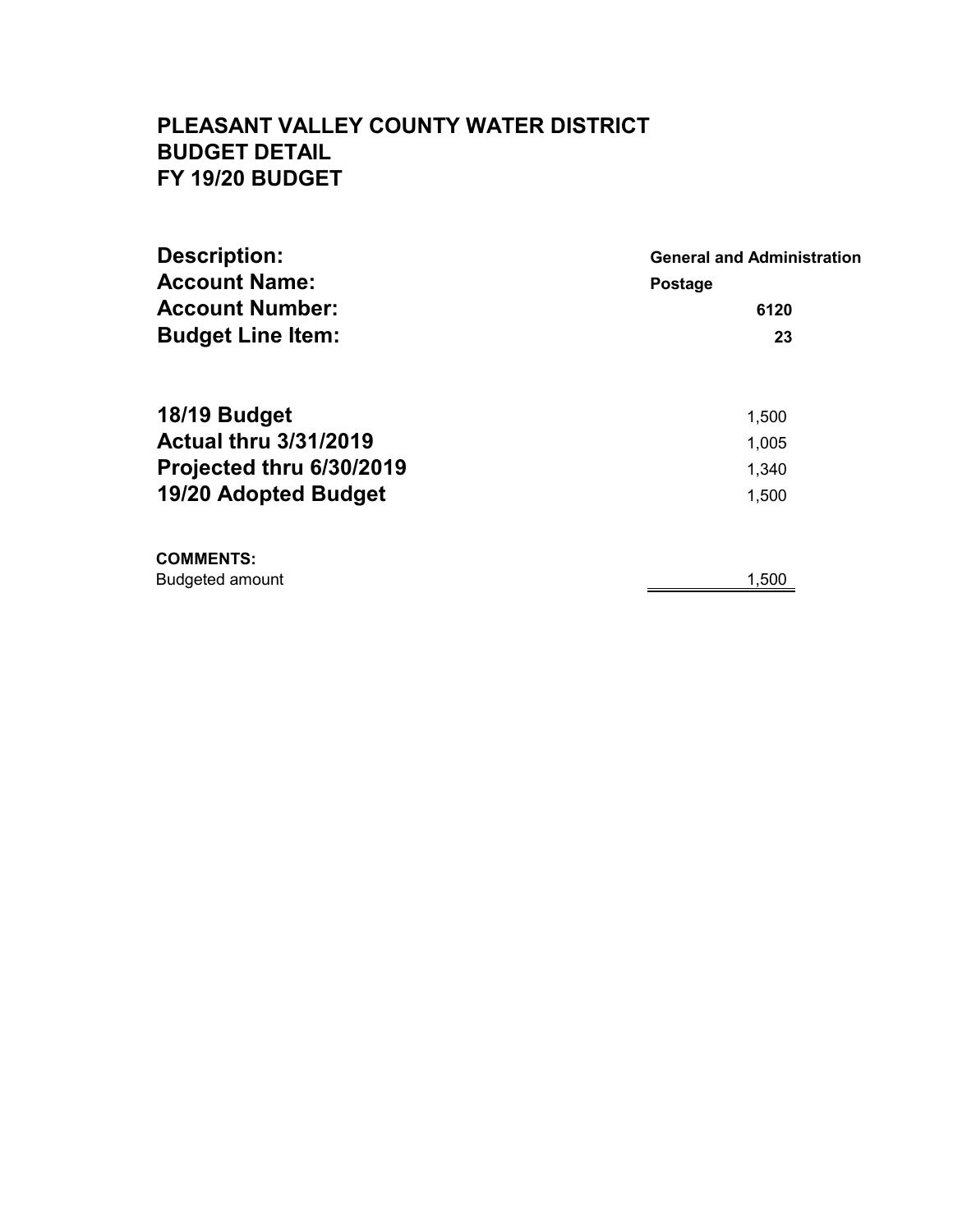| <b>Description:</b><br><b>Account Name:</b><br><b>Account Number:</b> | <b>General and Administration</b><br><b>Printing</b><br>6130 |  |
|-----------------------------------------------------------------------|--------------------------------------------------------------|--|
| <b>Budget Line Item:</b>                                              | 24                                                           |  |
| 18/19 Budget<br><b>Actual thru 3/31/2019</b>                          | 1,000<br>221                                                 |  |
| Projected thru 6/30/2019                                              | 295                                                          |  |
| 19/20 Adopted Budget                                                  | 1,000                                                        |  |
| <b>COMMENTS:</b>                                                      |                                                              |  |
| <b>Budgeted amount</b>                                                | 1,000                                                        |  |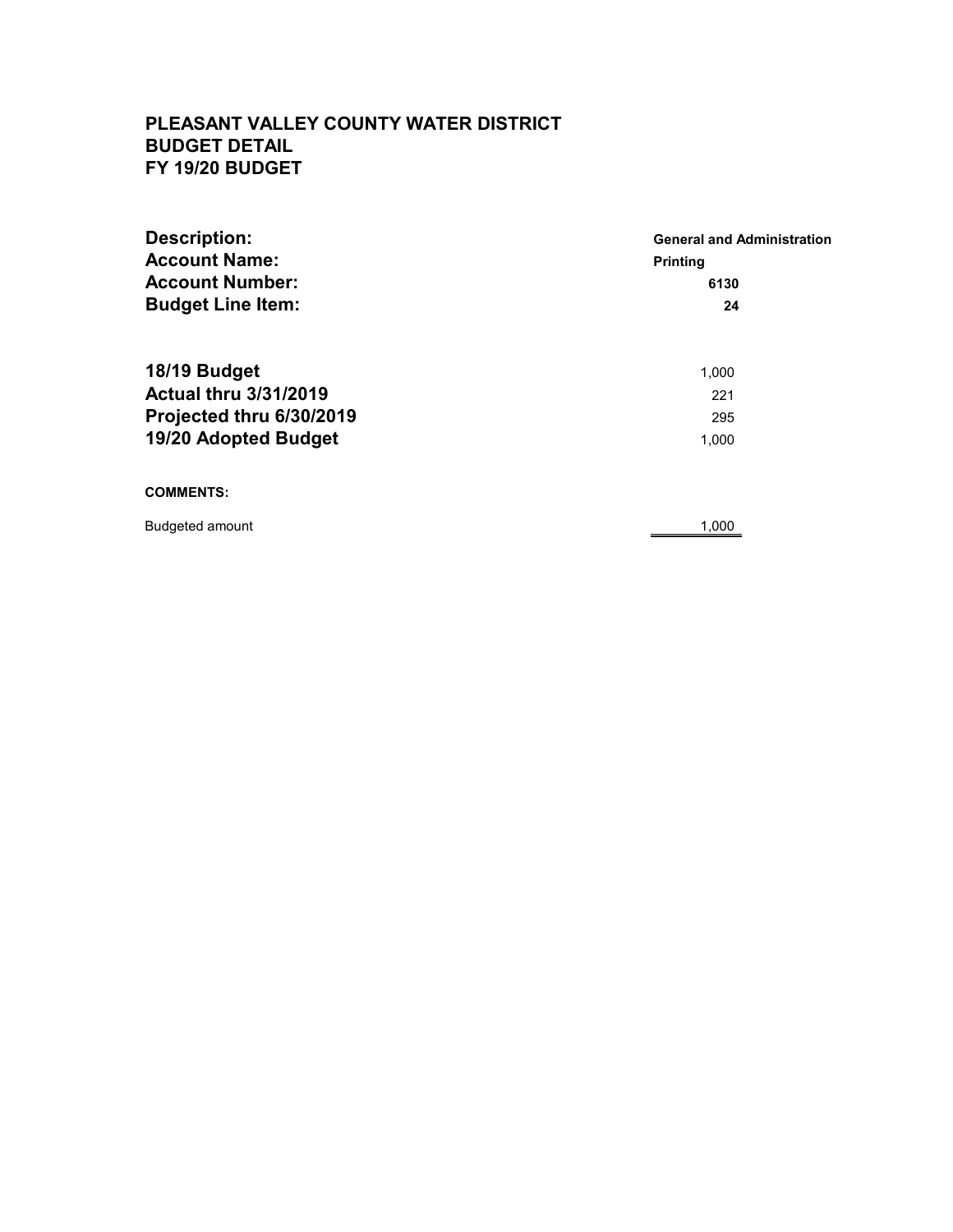| <b>Description:</b>            | <b>General and Administration</b><br><b>Publication</b><br>6140 |  |
|--------------------------------|-----------------------------------------------------------------|--|
| <b>Account Name:</b>           |                                                                 |  |
| <b>Account Number:</b>         |                                                                 |  |
| <b>Budget Line Item:</b>       | 25                                                              |  |
| 18/19 Budget                   | 3,500                                                           |  |
| <b>Actual thru 3/31/2019</b>   | 75                                                              |  |
| Projected thru 6/30/2019       | 100                                                             |  |
| 19/20 Adopted Budget           | 4,000                                                           |  |
| <b>COMMENTS:</b>               |                                                                 |  |
| $M_{\rm chhoch}$ COM $\sim 40$ | s con                                                           |  |

| Webhosting \$300 X 12                  | 3.600 |
|----------------------------------------|-------|
| Print media                            | 400   |
| Publication on print media and website | 4.000 |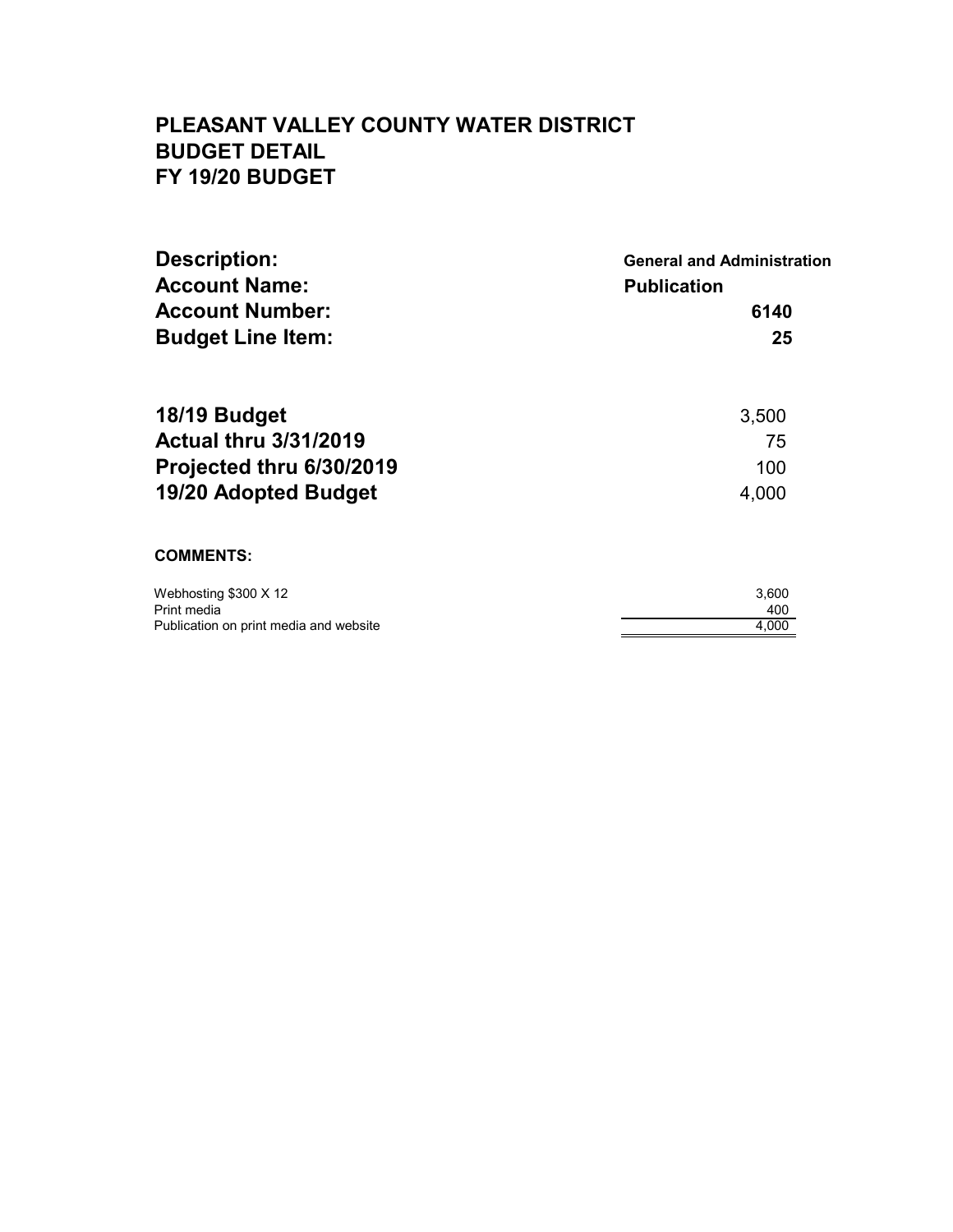| <b>Description:</b>          | <b>General and Administrative</b> |
|------------------------------|-----------------------------------|
| <b>Account Name:</b>         | <b>Rent and leasing</b>           |
| <b>Account Number:</b>       | 6150                              |
| <b>Budget Line Item:</b>     | 26                                |
| 18/19 Budget                 | 1,000                             |
| <b>Actual thru 3/31/2019</b> | 1,000                             |
| Projected thru 6/30/2019     | 1,000                             |
| 19/20 Adopted Budget         | 2,000                             |
| <b>COMMENTS:</b>             |                                   |
| Lease easement               | 1,000                             |
| <b>Equipment leases</b>      | 1,000                             |
| Total                        | 2,000                             |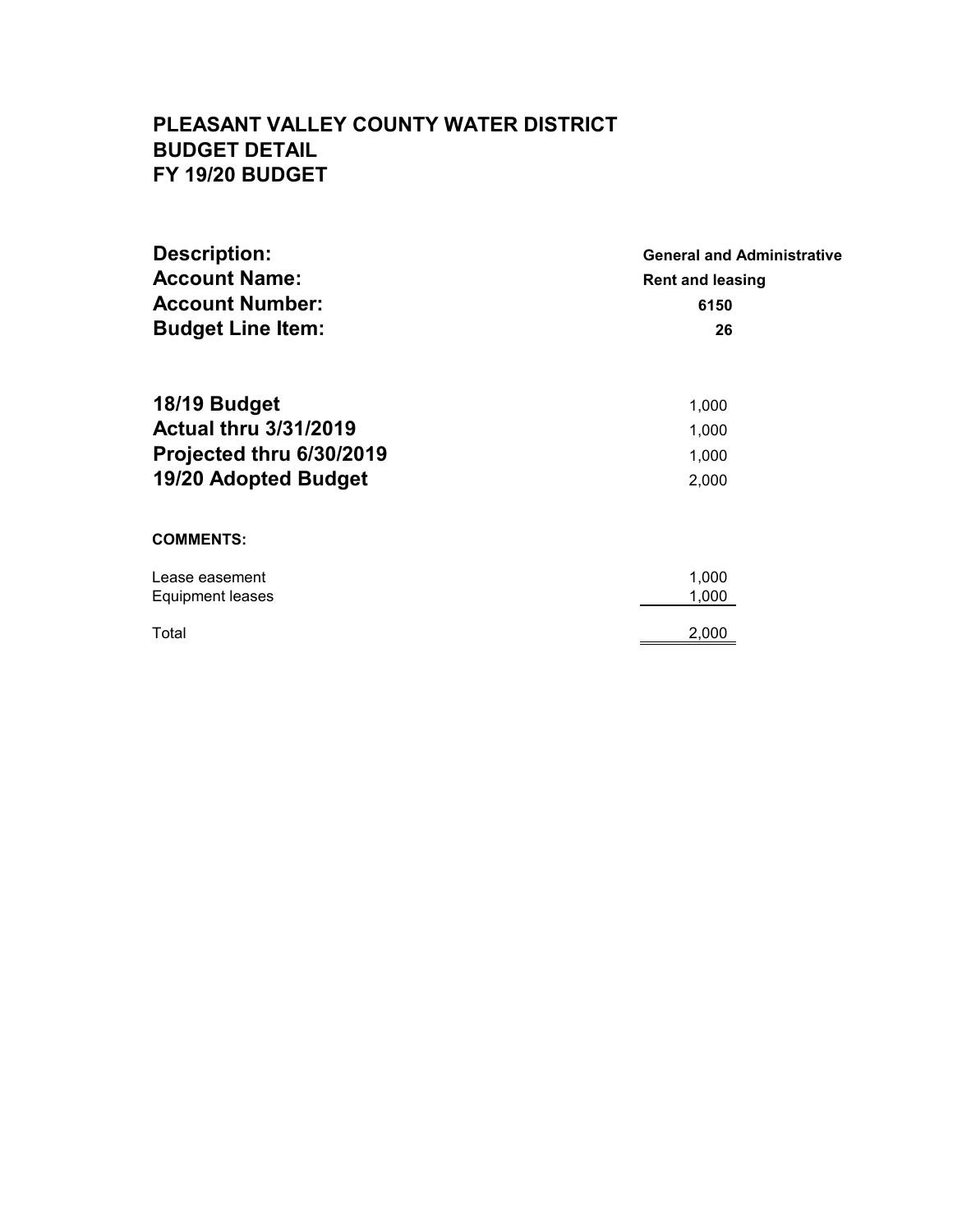| <b>Description:</b>          | <b>General and Administrative</b> |  |  |
|------------------------------|-----------------------------------|--|--|
| <b>Account Name:</b>         | <b>Repairs and maintenance</b>    |  |  |
| <b>Account Number:</b>       | 6160<br>27                        |  |  |
| <b>Budget Line Item:</b>     |                                   |  |  |
| 18/19 Budget                 | 33,000                            |  |  |
| <b>Actual thru 3/31/2019</b> | 9,061                             |  |  |
| Projected thru 6/30/2019     | 12,081                            |  |  |
| 19/20 Adopted Budget         | 15,000                            |  |  |
| <b>COMMENTS:</b>             |                                   |  |  |

| Office repairs              |       | 6,000  |
|-----------------------------|-------|--------|
| <b>Building maintenance</b> |       | 9,000  |
|                             | Total | 15.000 |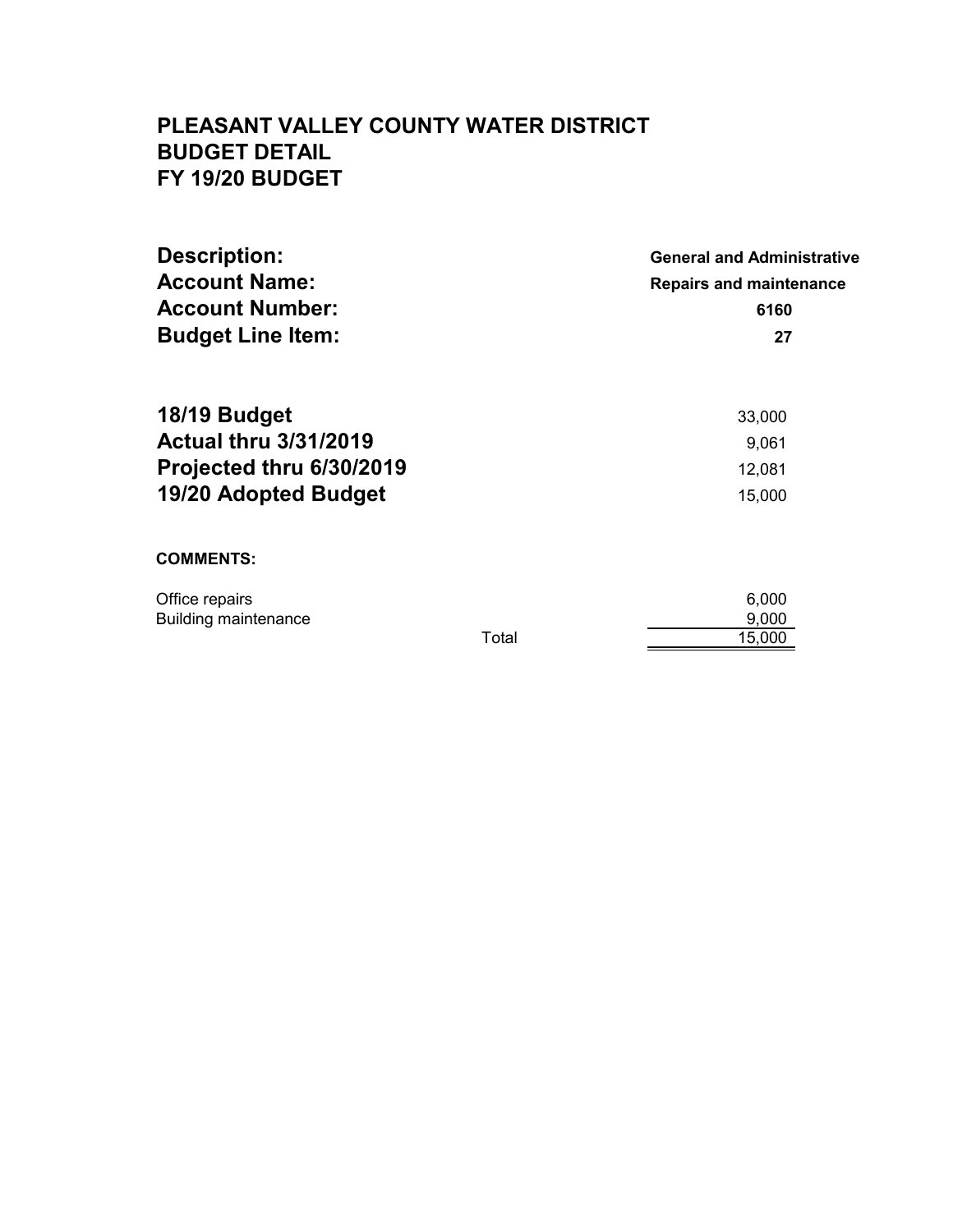| <b>Description:</b>               | <b>General and Administrative</b> |  |  |
|-----------------------------------|-----------------------------------|--|--|
| <b>Account Name:</b>              | <b>Security</b>                   |  |  |
| <b>Account Number:</b>            | 6170                              |  |  |
| <b>Budget Line Item:</b>          | 28                                |  |  |
| 18/19 Budget                      | 1,200                             |  |  |
| <b>Actual thru 3/31/2019</b>      | 3,041                             |  |  |
| Projected thru 6/30/2019          | 4,054                             |  |  |
| 19/20 Adopted Budget              | 4,000                             |  |  |
| <b>COMMENTS:</b>                  |                                   |  |  |
| <b>Building security services</b> | 4,000                             |  |  |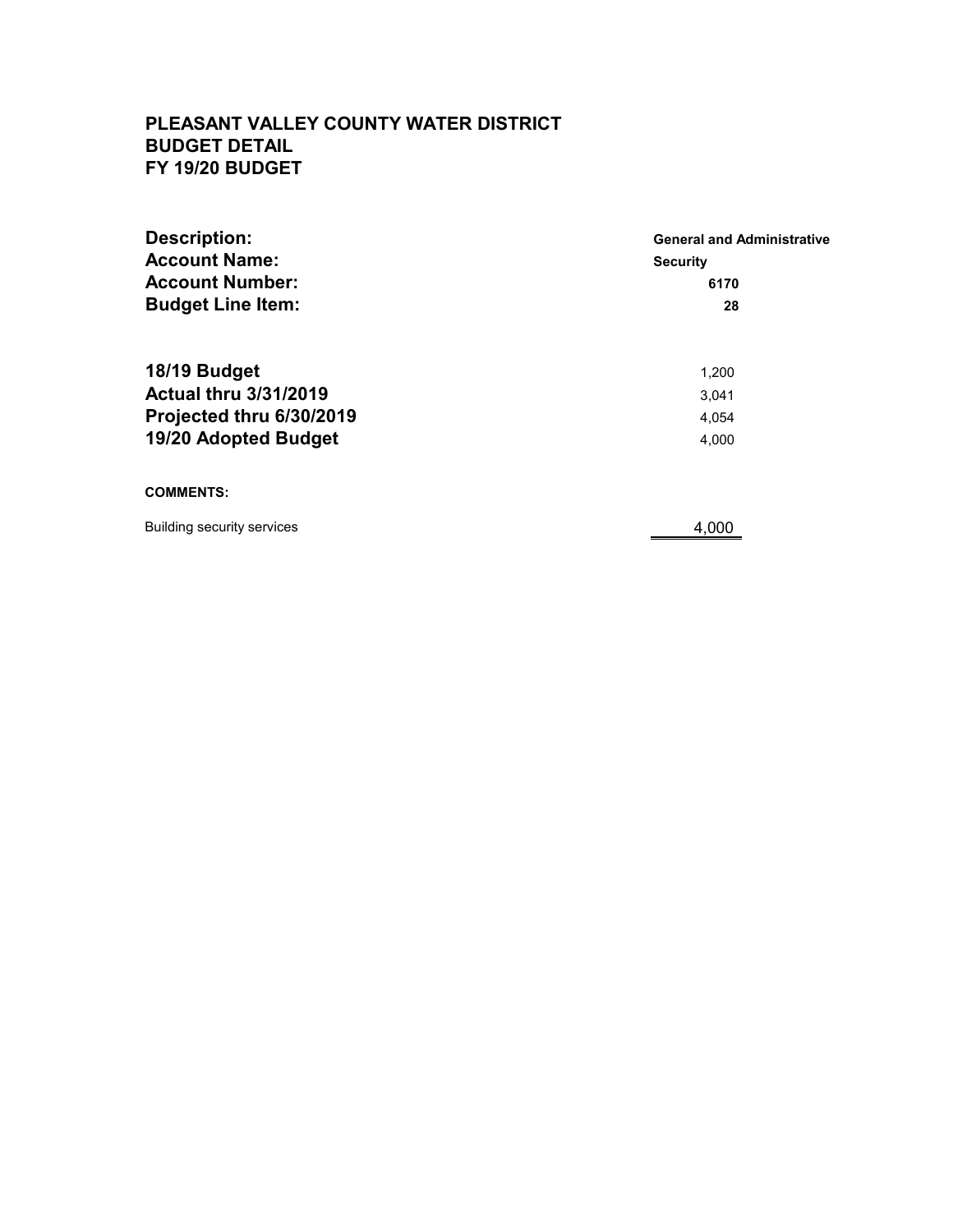| <b>Description:</b><br><b>Account Name:</b><br><b>Account Number:</b><br><b>Budget Line Item:</b> |                                  | <b>General and Administrative</b><br><b>Telephone/internet</b><br>6180<br>29 |
|---------------------------------------------------------------------------------------------------|----------------------------------|------------------------------------------------------------------------------|
| 18/19 Budget<br><b>Actual thru 3/31/2019</b><br>Projected thru 6/30/2019<br>19/20 Adopted Budget  |                                  | 5,000<br>5,811<br>7,749<br>5,000                                             |
| <b>COMMENTS:</b>                                                                                  |                                  |                                                                              |
| Cell phone<br>Landline<br>Internet                                                                | $$70*12$<br>\$184*12<br>\$150*12 | 840<br>2,208<br>1,800                                                        |
| District's land line, mobile phones and internet services                                         |                                  | 4,848                                                                        |
| Rounded                                                                                           |                                  | 5,000                                                                        |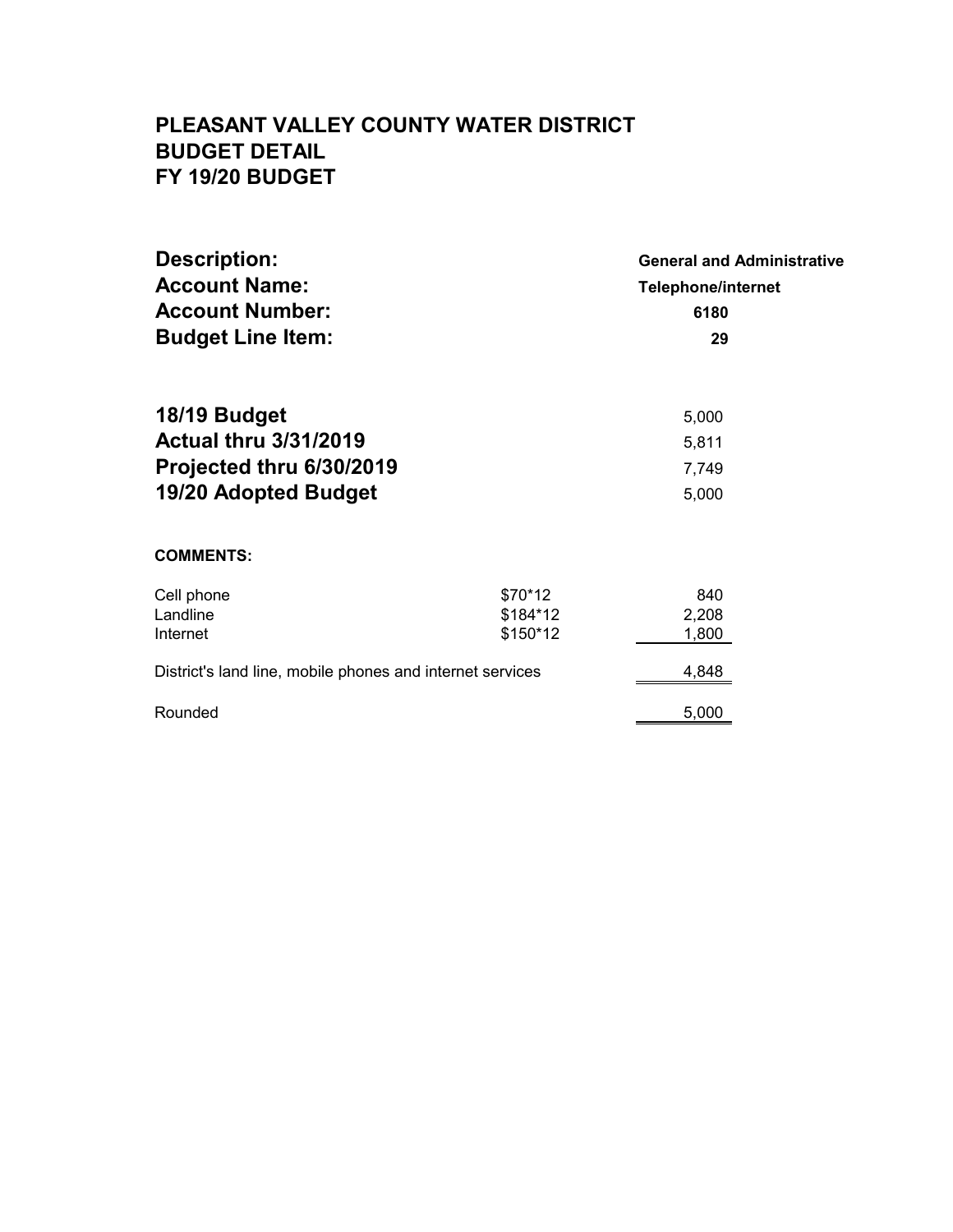| <b>Description:</b><br><b>Account Name:</b> | <b>General and Administrative</b><br><b>Travel</b> |
|---------------------------------------------|----------------------------------------------------|
| <b>Account Number:</b>                      | 6190                                               |
| <b>Budget Line Item:</b>                    | 30                                                 |
|                                             |                                                    |
| 18/19 Budget                                | 1,000                                              |
| <b>Actual thru 3/31/2019</b>                |                                                    |
| Projected thru 6/30/2019                    | $\overline{0}$                                     |
| <b>19/20 Adopted Budget</b>                 | 1,000                                              |
| <b>COMMENTS:</b>                            |                                                    |
| Mileage reimbursement and travel            | 1,000                                              |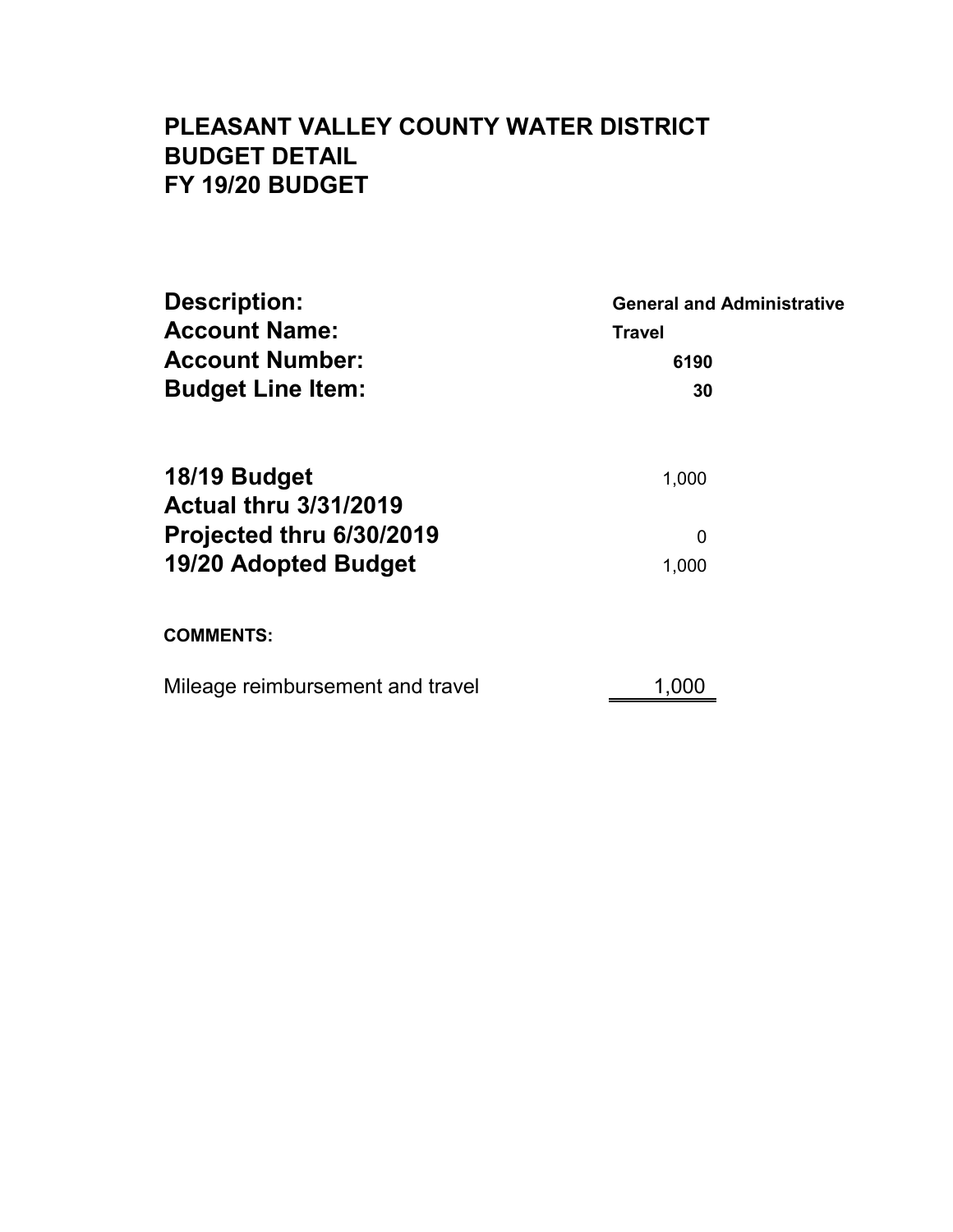| <b>Description:</b>                      | <b>General and Administrative</b> |  |
|------------------------------------------|-----------------------------------|--|
| <b>Account Name:</b>                     | <b>Utilities</b>                  |  |
| <b>Account Number:</b>                   | 6200                              |  |
| <b>Budget Line Item:</b>                 | 31                                |  |
| 18/19 Budget                             | 7,000                             |  |
| <b>Actual thru 3/31/2019</b>             | 3,435                             |  |
| Projected thru 6/30/2019                 | 4,580                             |  |
| 19/20 Adopted Budget                     | 5,000                             |  |
| <b>COMMENTS:</b>                         |                                   |  |
| Utility charges for the District Offices | \$5,000                           |  |
|                                          |                                   |  |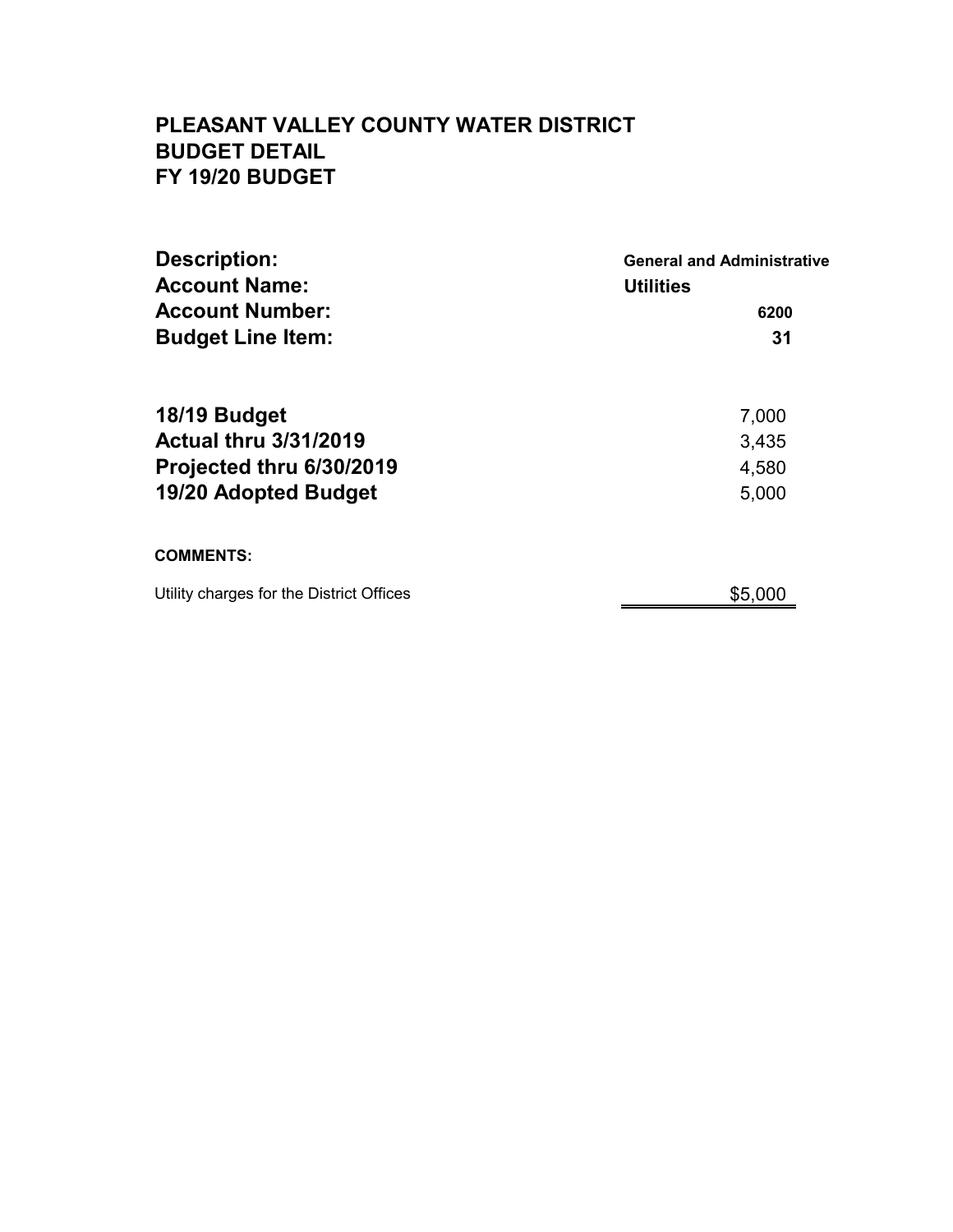| <b>Property tax revenue</b> |  |
|-----------------------------|--|
|                             |  |
| 9000                        |  |
| 32                          |  |
| 189,500                     |  |
| 155,836                     |  |
| 259,794                     |  |
| 250,000                     |  |
|                             |  |

#### **COMMENTS:**

Total property tax revenue and RDA passthrough from County 250000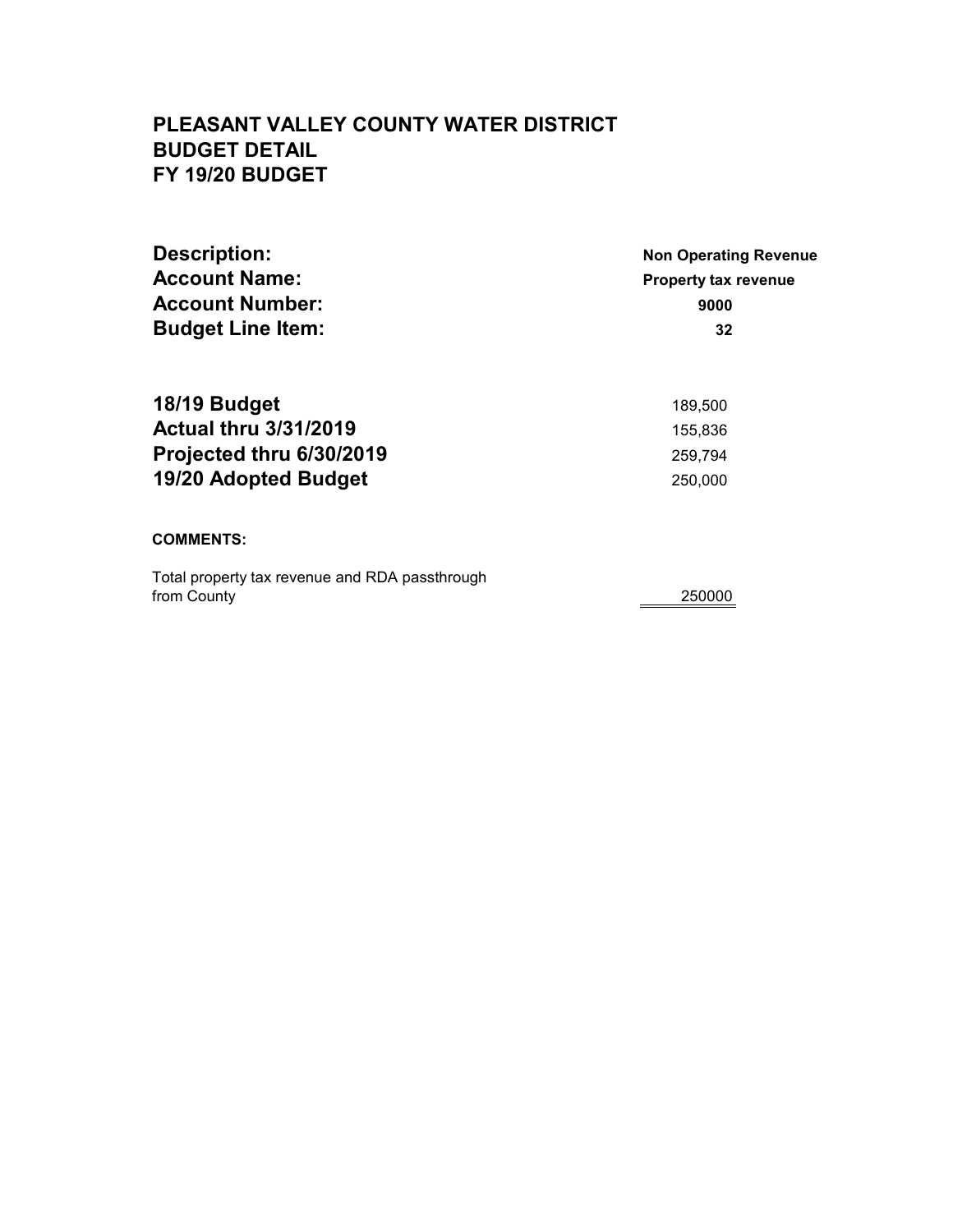| <b>Description:</b>          | Non operating revenue |
|------------------------------|-----------------------|
| <b>Account Name:</b>         | Late charges          |
| <b>Account Number:</b>       | 3000.2                |
| <b>Budget Line Item:</b>     | 33                    |
| 18/19 Budget                 | 8,000                 |
| <b>Actual thru 3/31/2019</b> | 11,501                |
| Projected thru 6/30/2019     | 15,334                |
| <b>19/20 Adopted Budget</b>  | 12,000                |
| <b>COMMENTS:</b>             |                       |
| Late charges                 | 12,000                |
|                              |                       |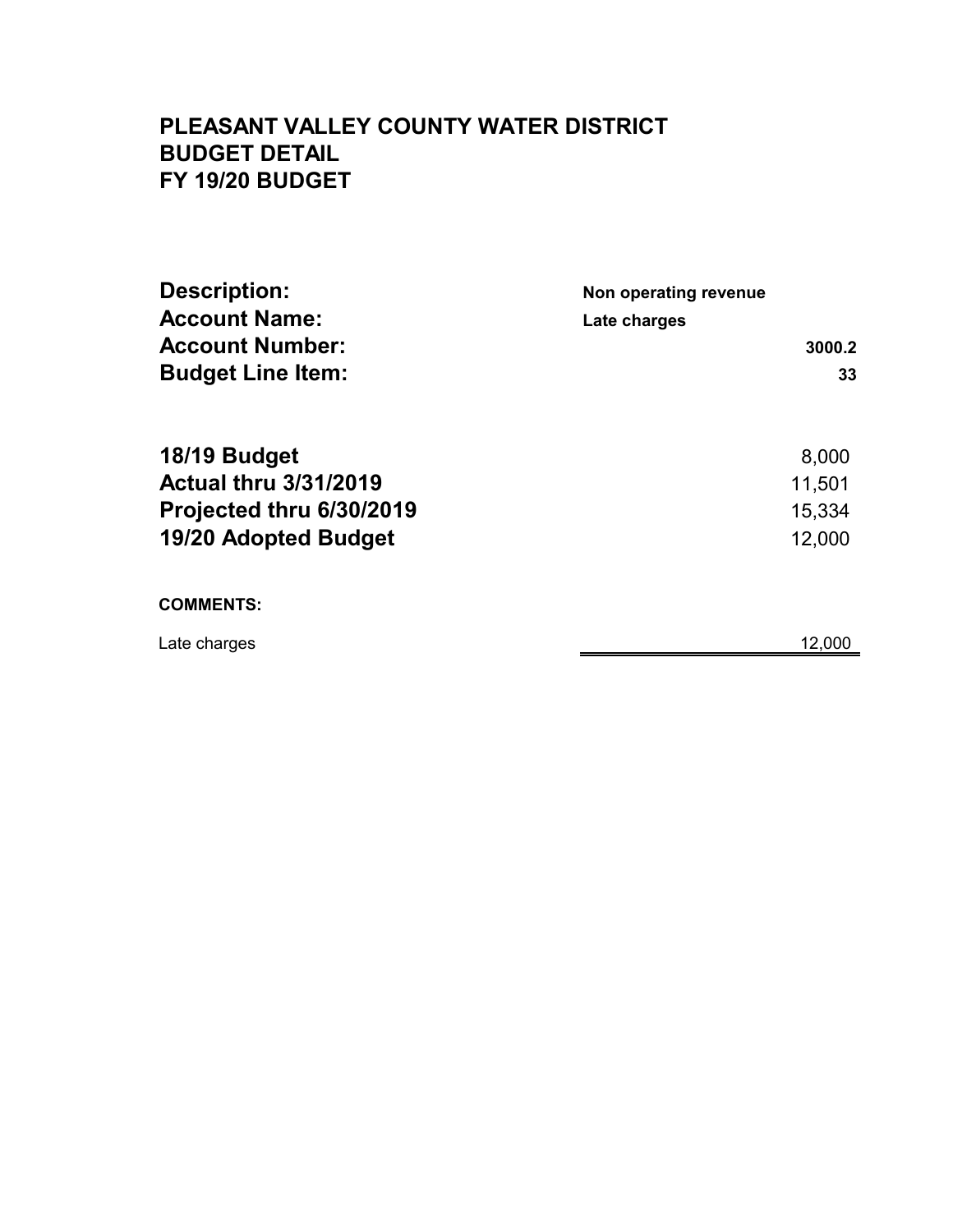| Non operating revenue |
|-----------------------|
| Interest income       |
| 9100                  |
| 34                    |
|                       |
| 6,000                 |
| 10,022                |
| 13,363                |
| 14,000                |
|                       |
| 14000                 |
|                       |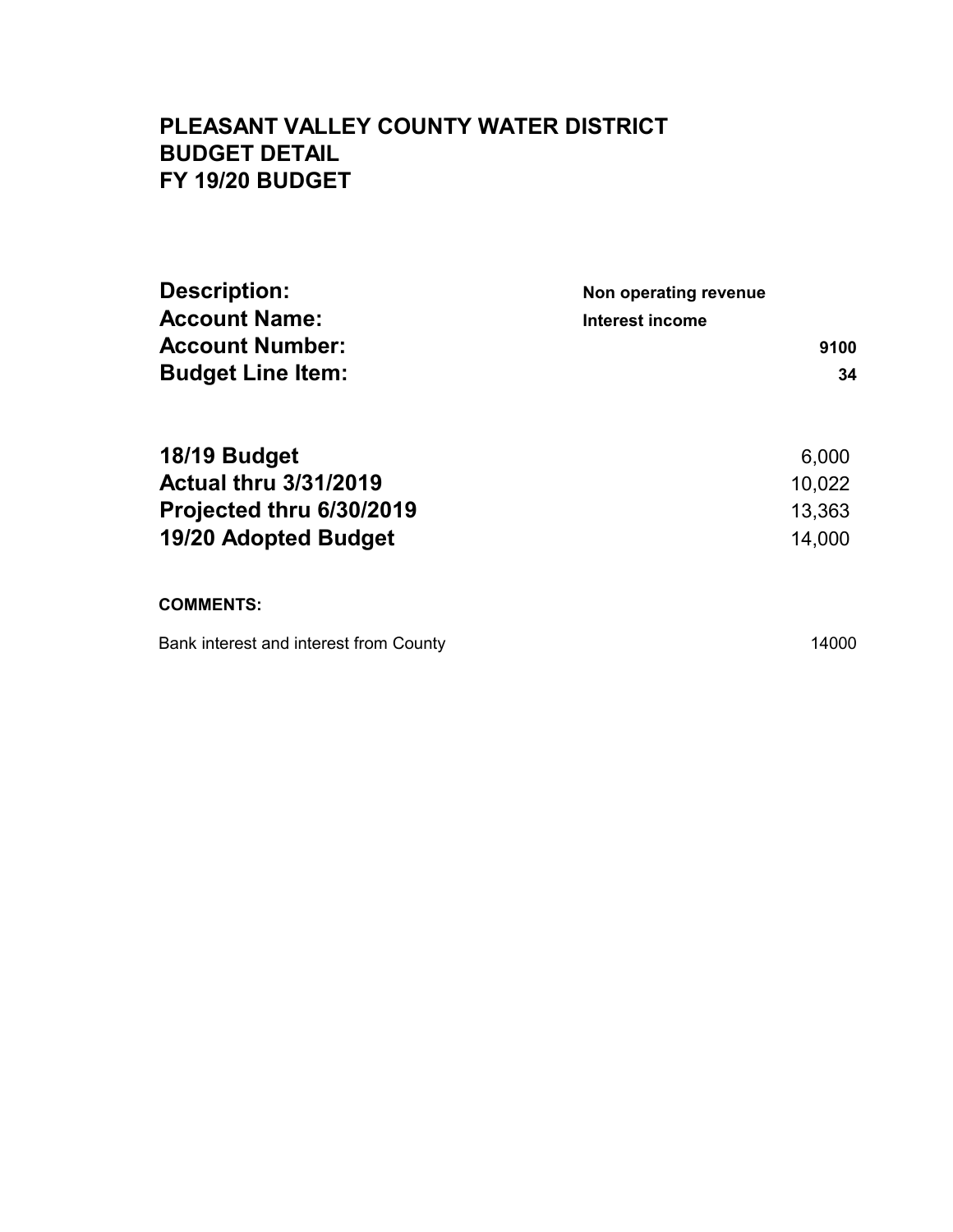| <b>Description:</b>                                                  |          | Non operating revenue |
|----------------------------------------------------------------------|----------|-----------------------|
| <b>Account Name:</b>                                                 |          | Other income          |
| <b>Account Number:</b>                                               |          | 9200                  |
| <b>Budget Line Item:</b>                                             |          | 35                    |
| 18/19 Budget                                                         |          | 20,000                |
| <b>Actual thru 3/31/2019</b>                                         |          | 4,320                 |
| Projected thru 6/30/2019                                             |          | 5,760                 |
| 19/20 Adopted Budget                                                 |          | 10,000                |
| <b>COMMENTS:</b>                                                     |          |                       |
| Monthly charges to Revolon Corporation<br>Other non-operating income | \$720*12 | 8,640<br>1,360        |
| Other income                                                         |          | 10,000                |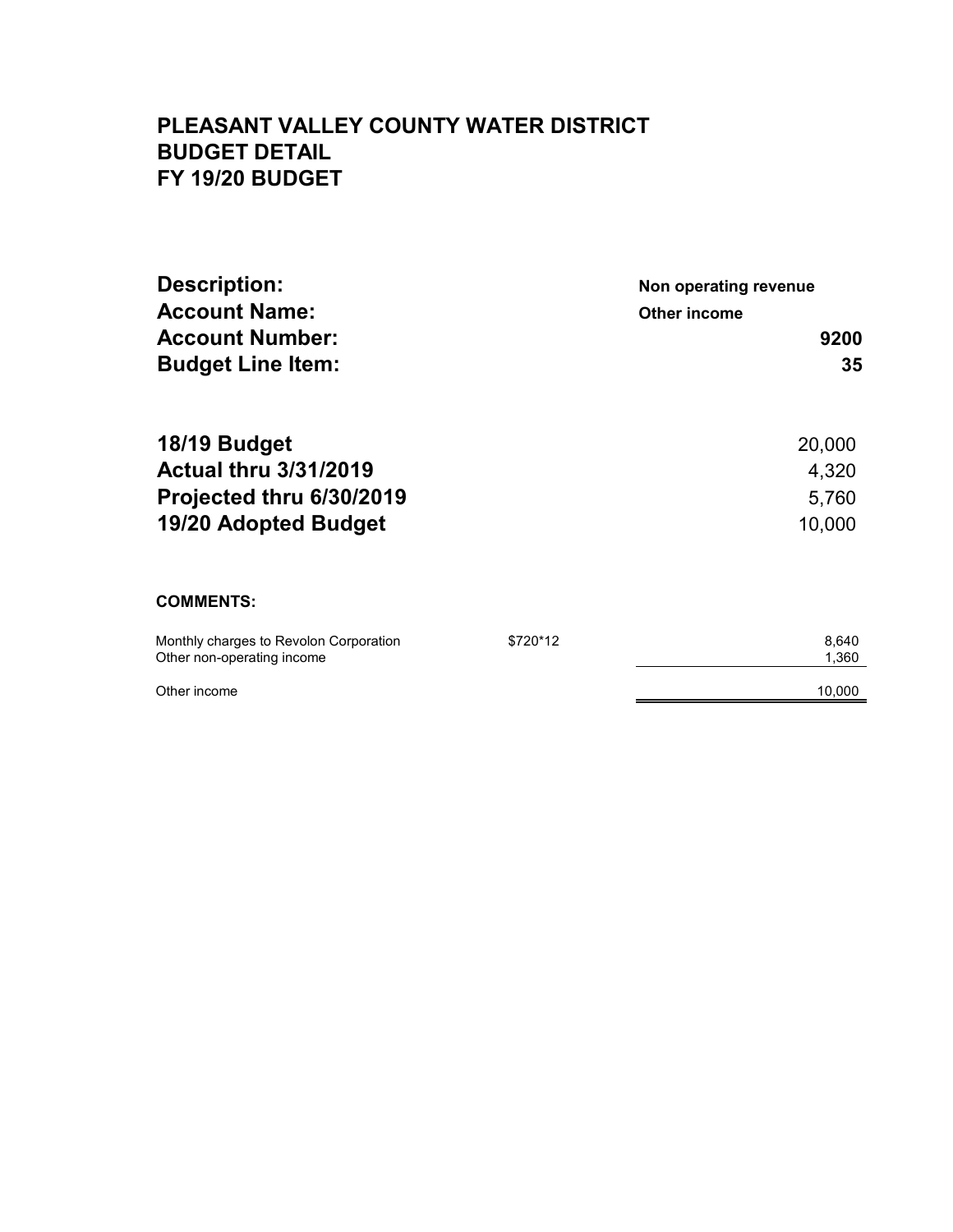| <b>Description:</b>                                | Non operating expenses<br>(Gain) Loss on disposal of assets<br>9300 |  |
|----------------------------------------------------|---------------------------------------------------------------------|--|
| <b>Account Name:</b>                               |                                                                     |  |
| <b>Account Number:</b><br><b>Budget Line Item:</b> |                                                                     |  |
|                                                    | 36                                                                  |  |
| 18/19 Budget                                       | #REF!                                                               |  |
| <b>Actual thru 3/31/2019</b>                       |                                                                     |  |
| Projected thru 6/30/2019                           | 0                                                                   |  |
| <b>19/20 Adopted Budget</b>                        | 0                                                                   |  |
|                                                    |                                                                     |  |
|                                                    |                                                                     |  |

#### **COMMENTS:**

| Generally not significant and not a cashflows item |  |
|----------------------------------------------------|--|
|                                                    |  |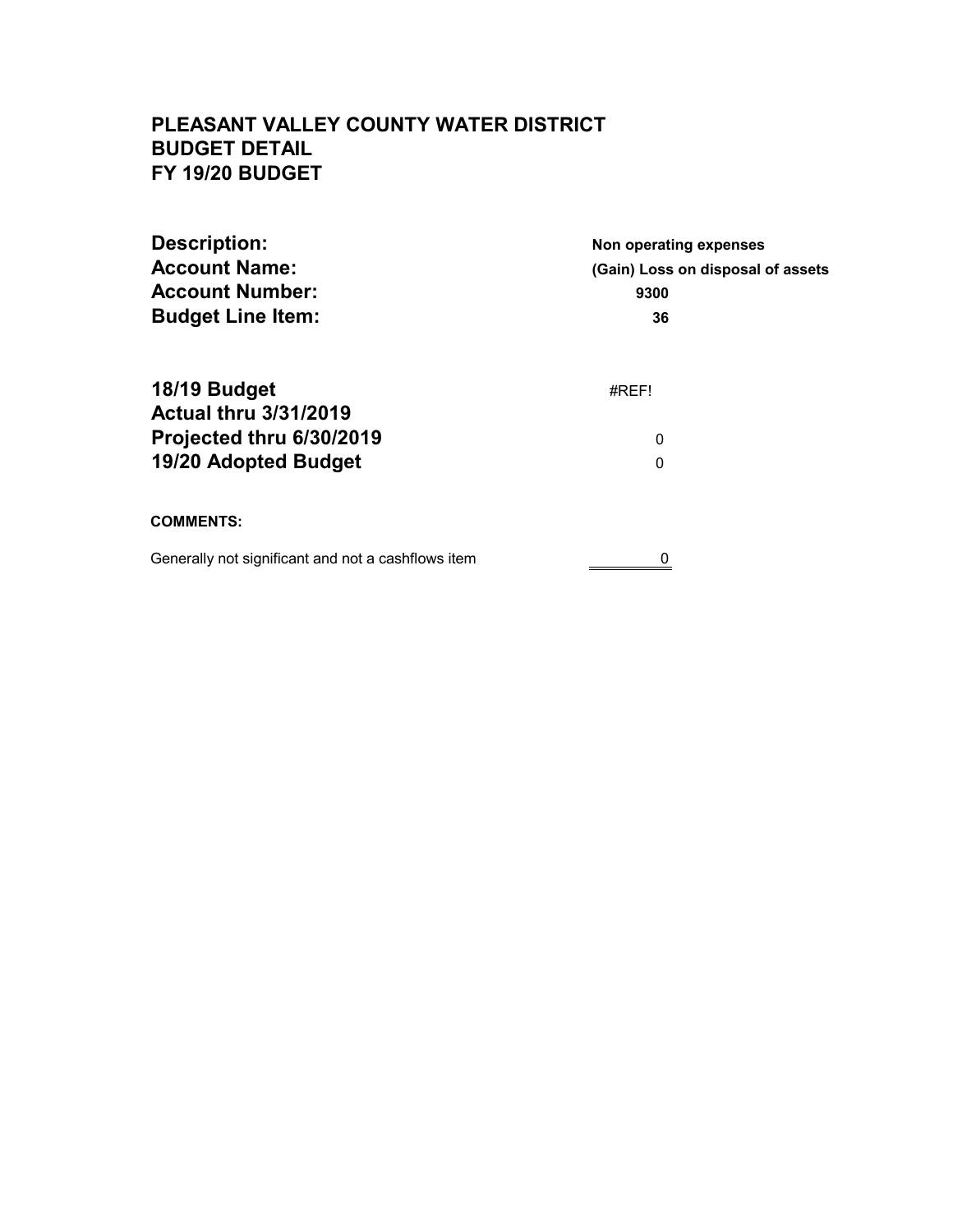| <b>Description:</b>                                  | <b>Non Operating expenses</b> |       |
|------------------------------------------------------|-------------------------------|-------|
| <b>Account Name:</b>                                 | Other expenses                | 9400  |
| <b>Account Number:</b>                               |                               |       |
| <b>Budget Line Item:</b>                             |                               | 37    |
| 18/19 Budget                                         |                               | 2,000 |
| <b>Actual thru 3/31/2019</b>                         |                               |       |
| Projected thru 6/30/2019                             |                               | ∩     |
| 19/20 Adopted Budget                                 |                               | 2,000 |
| <b>COMMENTS:</b>                                     |                               |       |
| Other non-operating expenses including penalties ets |                               | 2.000 |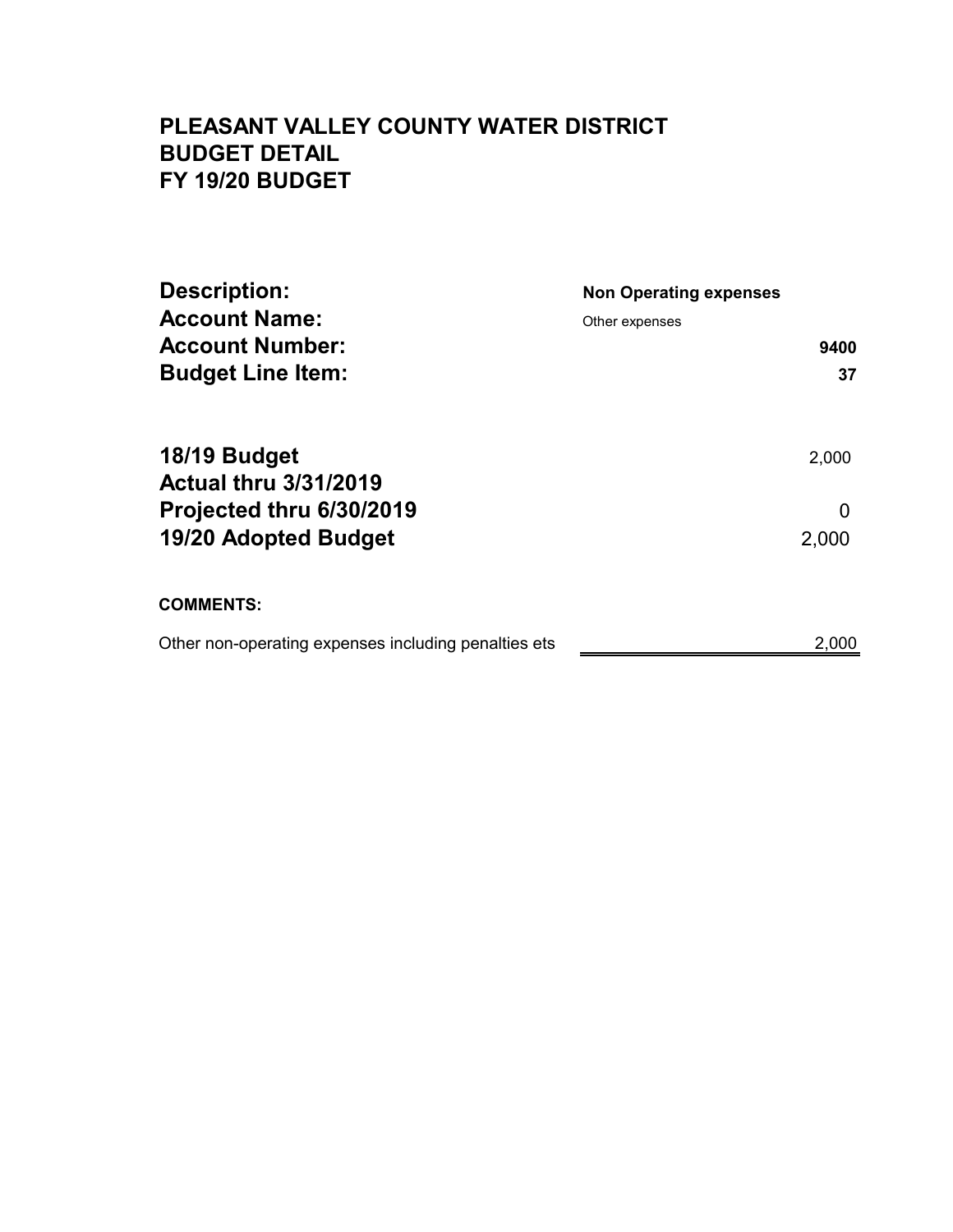| <b>Description:</b><br><b>Account Name:</b><br><b>Account Number:</b><br><b>Budget Line Item:</b> | <b>Capital expenditure</b><br><b>Capital acquisition</b> |
|---------------------------------------------------------------------------------------------------|----------------------------------------------------------|
|                                                                                                   | 38                                                       |
| 18/19 Budget<br><b>Actual thru 3/31/2019</b><br>Projected thru 6/30/2019                          | 55,000                                                   |
| 19/20 Adopted Budget                                                                              | 55,000                                                   |
| <b>COMMENTS:</b>                                                                                  |                                                          |
| Various capital items                                                                             | 55,000                                                   |